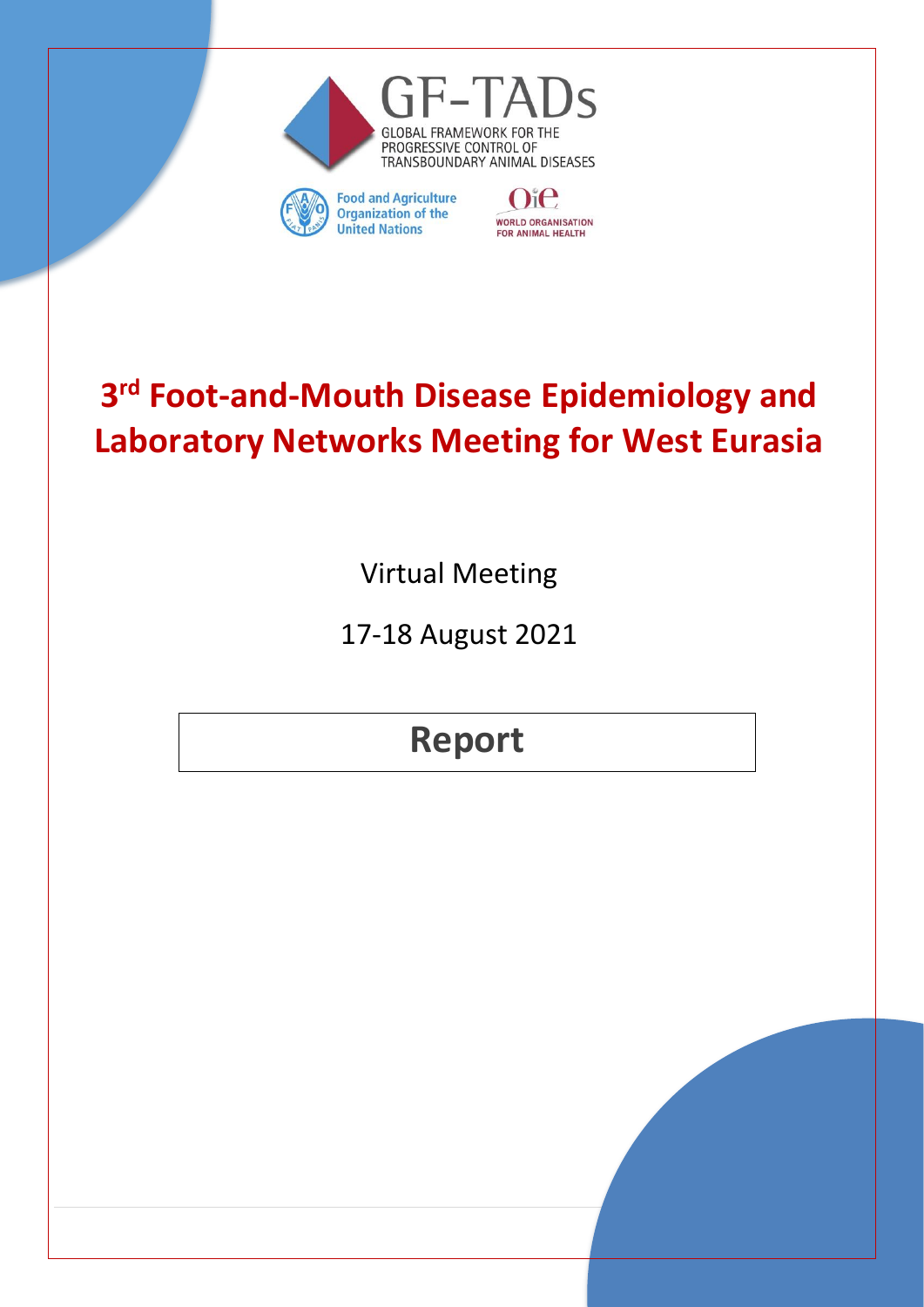# <span id="page-1-0"></span>**Acknowledgements**

*Food and Agriculture Organization of the United Nations (FAO) and World Organisation for Animal Health (OIE) express their sincere thanks to the OIE Regional Representation in Moscow and the OIE Sub-Regional Representation for Central Asia for the organization and delivery of this virtual meeting.*

*FAO and OIE also acknowledge with much gratitude the valuable and continuous technical support of the European Commission for the Control of Foot-and-Mouth Disease (EuFMD), and thereby the financial contribution of the European Commission.*

*Finally, FAO and OIE would like to express their deep appreciation to all countries of the West Eurasian Roadmap for FMD, the Eurasian Economic Community, the World Reference Laboratory for FMD (The Pirbright Institute), Agence nationale de sécurité sanitaire de l'alimentation, de l'environnement et du travail (ANSES) and Federal Service for Veterinary and Phytosanitary Surveillance (ARRIAH) for their commitment and contributions over the years.*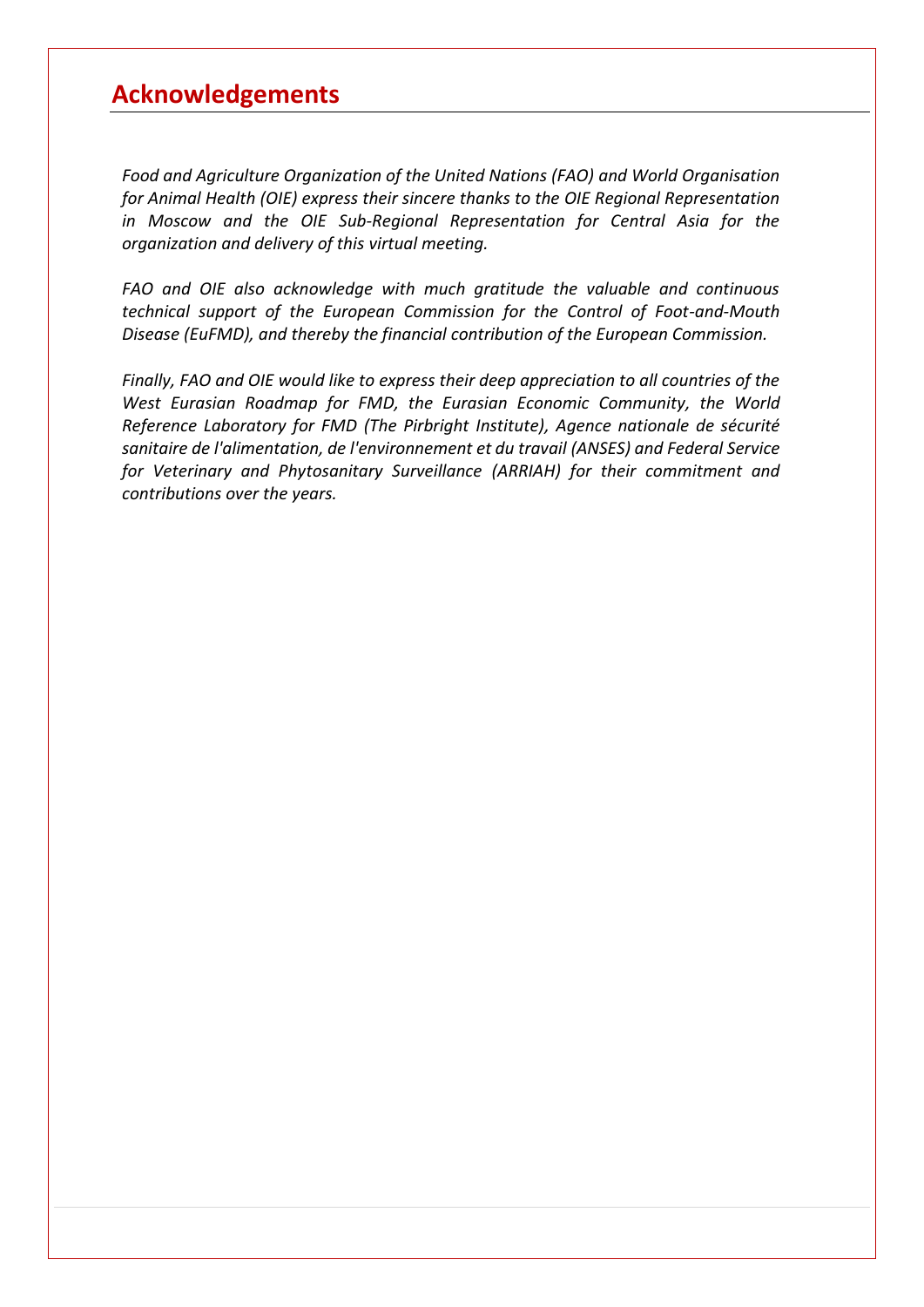# <span id="page-2-0"></span>**Acronyms**

| <b>ANSES</b>                 | Agence nationale de sécurité sanitaire de l'alimentation, de l'environnement et du travail                            |  |  |
|------------------------------|-----------------------------------------------------------------------------------------------------------------------|--|--|
| <b>ARRIAH</b>                | Federal Service for Veterinary and Phytosanitary Surveillance                                                         |  |  |
| <b>CVO</b>                   | Chief Veterinary Officer                                                                                              |  |  |
| <b>EPINET</b>                | West Eurasian Epidemiology Network                                                                                    |  |  |
| <b>EuFMD</b>                 | European Commission for the Control of Foot-And-Mouth Disease (an Inter-<br>Governmental Commission based in the FAO) |  |  |
| <b>FAO</b>                   | Food and Agriculture Organization of the United Nations                                                               |  |  |
| <b>FAO REU</b>               | FAO Regional Office for Europe and Central Asia                                                                       |  |  |
| <b>FAST</b>                  | FMD and Similar Transboundary Animal Diseases                                                                         |  |  |
| <b>FMD</b>                   | Foot-and-mouth disease                                                                                                |  |  |
| <b>FMDV</b>                  | Foot-and-mouth disease virus                                                                                          |  |  |
| <b>FMD WG</b>                | <b>GF-TADs FMD Working Group</b>                                                                                      |  |  |
| <b>GF-TADs</b>               | Global Framework for the Progressive Control of Transboundary Animal Diseases                                         |  |  |
| <b>Members</b><br><b>MoU</b> | Member Countries and Territories or Member States                                                                     |  |  |
| <b>OCP</b>                   | Memorandum of Understanding<br>Official Control Programme                                                             |  |  |
| <b>OIE</b>                   | World Organisation for Animal Health                                                                                  |  |  |
| <b>OIE RR</b>                | OIE Regional Representation in Moscow                                                                                 |  |  |
| <b>OIE SRR</b>               | OIE Sub-Regional Representation for Central Asia                                                                      |  |  |
| <b>PCP-FMD</b>               | Progressive Control Pathway for the control of Foot-and-Mouth Disease                                                 |  |  |
| <b>PSO</b>                   | PCP-FMD Support Officer                                                                                               |  |  |
| <b>PTS</b>                   | Proficiency testing schemes                                                                                           |  |  |
| <b>PVM</b>                   | <b>Post-Vaccination Monitoring</b>                                                                                    |  |  |
| <b>PVS</b>                   | Performance of Veterinary Services                                                                                    |  |  |
| <b>RAG</b>                   | Regional Advisory Group                                                                                               |  |  |
| <b>RAP</b>                   | Risk Assessment Plan                                                                                                  |  |  |
| <b>RBSP</b>                  | Risk-Based Strategic Plan                                                                                             |  |  |
| <b>RRL</b>                   | FAO Regional Leading Laboratories                                                                                     |  |  |
| <b>SAT</b>                   | PCP-FMD Self-Assessment Tool                                                                                          |  |  |
| <b>TRAC</b>                  | PCP-FMD Tool for Review and Communication                                                                             |  |  |
| <b>WELNET</b>                | West Eurasian Laboratory Network                                                                                      |  |  |
| <b>WRLFMD</b>                | World Reference Laboratory for Foot-and-Mouth Disease, The Pirbright Institute, UK                                    |  |  |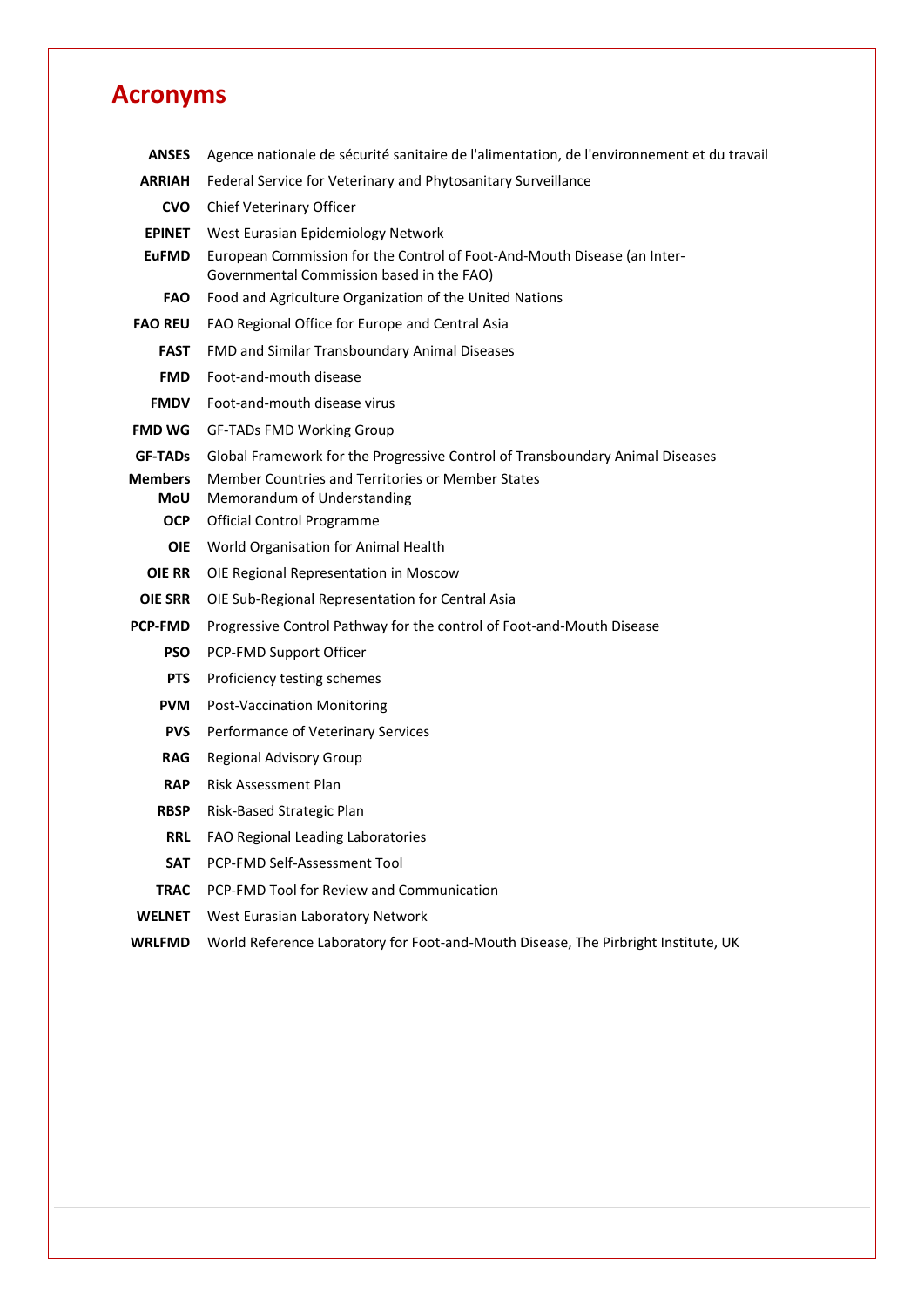# <span id="page-3-0"></span>**Table of contents**

| <b>DUpdates on implementation of WELNET workplan from the 8<sup>th</sup> West Eurasia FMD roadmap meeting of</b><br><b>D</b> Updates on implementation of EPINET workplan from the 8 <sup>th</sup> West Eurasia FMD roadmap meeting of the<br>I Identifying regional needs/priorities for both Epidemiology and Laboratory Networks, and preparation |  |
|------------------------------------------------------------------------------------------------------------------------------------------------------------------------------------------------------------------------------------------------------------------------------------------------------------------------------------------------------|--|
|                                                                                                                                                                                                                                                                                                                                                      |  |
| Session 3.                                                                                                                                                                                                                                                                                                                                           |  |
| DVaccines and vaccine selection in support of FMD prevention and control programmes9<br>I Introducing the PCP-FMD self-assessment tool (SAT) to monitor progress and assessing national capacity                                                                                                                                                     |  |
|                                                                                                                                                                                                                                                                                                                                                      |  |
|                                                                                                                                                                                                                                                                                                                                                      |  |
|                                                                                                                                                                                                                                                                                                                                                      |  |
|                                                                                                                                                                                                                                                                                                                                                      |  |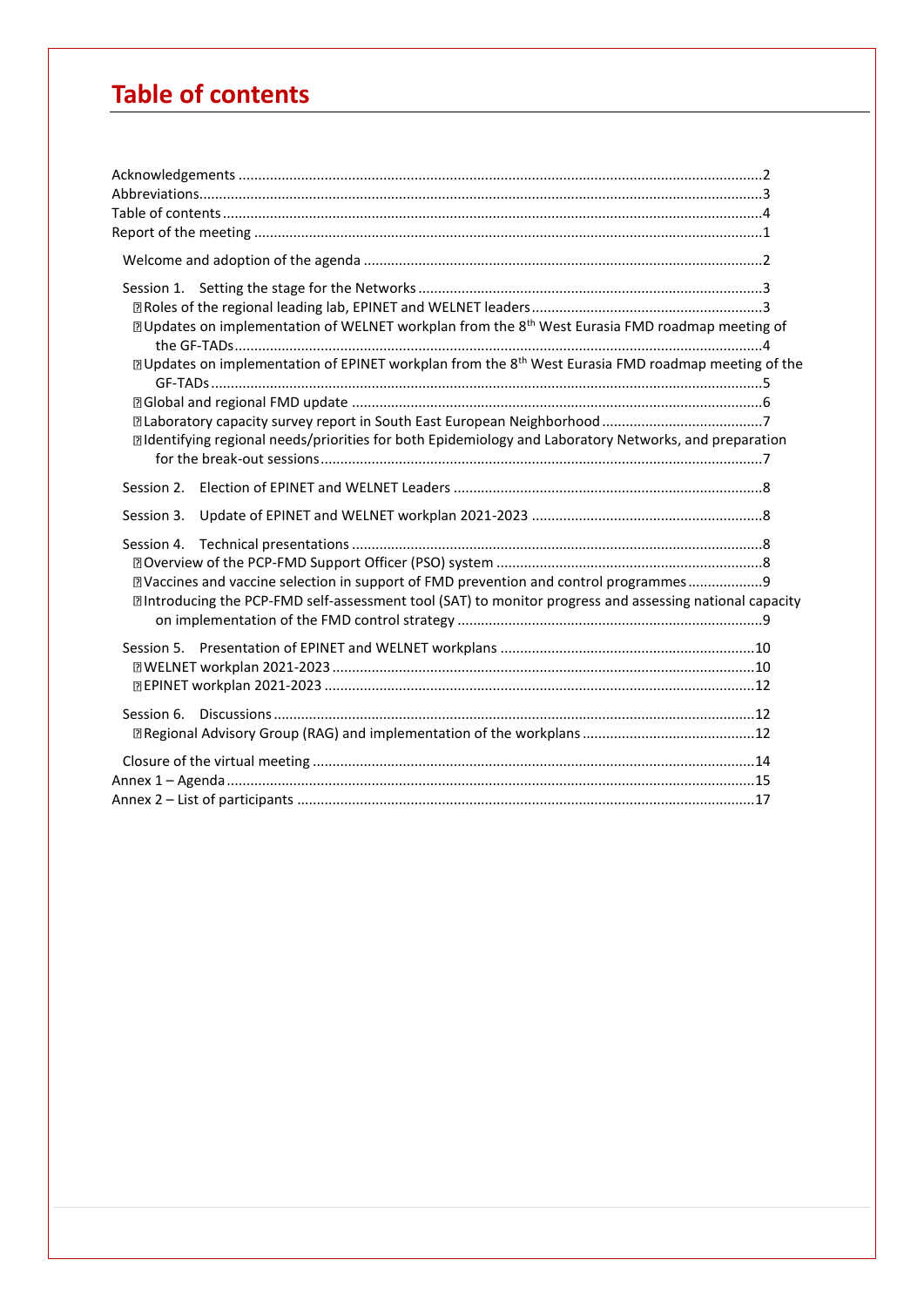# <span id="page-4-0"></span>**Report of the meeting**

## **Background**

Foot-and-mouth disease (FMD) is one of the most important transboundary animal diseases (TADs) globally, where it affects the productivity of livestock, disrupts regional and international trade in animals and animal products. In the West Eurasian region, the FMD animal health status is as follows: Kazakhstan and Turkish Thrace with free country/zone status; Kyrgyzstan with an OIE-endorsed Official Control Programme (OCP) for FMD; Pakistan, Iran (Islamic Republic of), Turkish Anatolia, Georgia, Armenia and Azerbaijan in PCP-FMD Stage 2 and Afghanistan, Tajikistan, Turkmenistan and Uzbekistan, in PCP-FMD Stage 1 (updated map available [here\)](http://www.gf-tads.org/fmd/progress-on-fmd-control-strategy/en/).

As one of their contributions to the global fight against FMD, the Food and Agriculture Organization of the United Nations (FAO) and the World Organisation for Animal Health (OIE) developed a 15-year [Global FMD Control](http://www.fao.org/3/an390e/an390e.pdf)  [Strategy](http://www.fao.org/3/an390e/an390e.pdf) in 2012. Under the Strategy, several initiatives were identified to establish an enabling environment to make FMD control a feasible option - among these are strengthening of Veterinary Services (VS) in order to enable better control of priority animal diseases like FMD, and to encourage countries to progressively control FMD using the Progressive Control Pathway for FMD [\(PCP-FMD\)](http://www.fao.org/3/CA1331EN/ca1331en.pdf) methodology.

It is against this background that the FMD Working Group (FMD-WG), under the umbrella of the FAO/OIE Global Framework for the progressive control of Transboundary Animal Diseases [\(GF-TADs\)](http://www.gf-tads.org/fmd/fmd/en/), and with technical support from the European Commission for the control of FMD [\(EuFMD\)](http://www.fao.org/eufmd/what-we-do/pillar-3/component-31/fr/) initiated the meeting for epidemiology and laboratory experts (Epidemiology and Laboratory Networks meeting) in the West Eurasian region.

The last FMD Epidemiology and Laboratory Networks meeting for the West Eurasian region was held in 2017; given a 2-year interval between meetings, the next one should have been in 2019, but was postponed to 2020 due to overlap with an FMD Roadmap Meeting for the same region (report [here\)](http://www.gf-tads.org/events/events-detail/en/c/1151911/). However, the meeting also could not be held in 2020 due to the SARS COV-2 pandemic and, considering the continuing global travel restrictions, the meeting was proposed to the Member countries in virtual format (Zoom platform), on 17-18 August 2021.

The participants were Chief Veterinary Officers (CVO) and their nominated national laboratory and epidemiology focal points (or point of contacts) involved in FMD control, from the following countries: Afghanistan, Armenia, Azerbaijan, Georgia, Iran (Islamic Republic of), Kazakhstan, Kyrgyzstan, Pakistan, Tajikistan, Turkey, Turkmenistan and Uzbekistan. In addition, the FMD Regional Advisory Group (RAG) for West Eurasia, as well as FAO Regional and National Representatives, OIE Regional and Sub-Regional Representatives, and representatives from regional bodies and from the OIE/FAO Reference Laboratory Network were invited.

# **Objectives**

The specific objectives of the meeting were as follows:

- 1. Share information on the current FMD situation in the region and identify challenges;
- 2. Strengthen the engagement of the regional epidemiology and laboratory networks in capacity building programmes needed to support the implementation of the FMD control strategies in the region;
- 3. To update membership of the epidemiology and laboratory network leaders and regional leading laboratories;
- 4. Develop biennial regional epidemiology and laboratory networks workplans for 2021-2023;
- 5. Set the methodology for linking the laboratory and epidemiology networks for continuous support to the national and regional objectives for FMD control;
- 6. Provide an overview of FMD vaccines and diagnostics used in the region, and where relevant globally;
- 7. Introduce the PCP-FMD self-assessment tool (SAT) for monitoring progress and assessing national capacity on implementation of the FMD control strategy.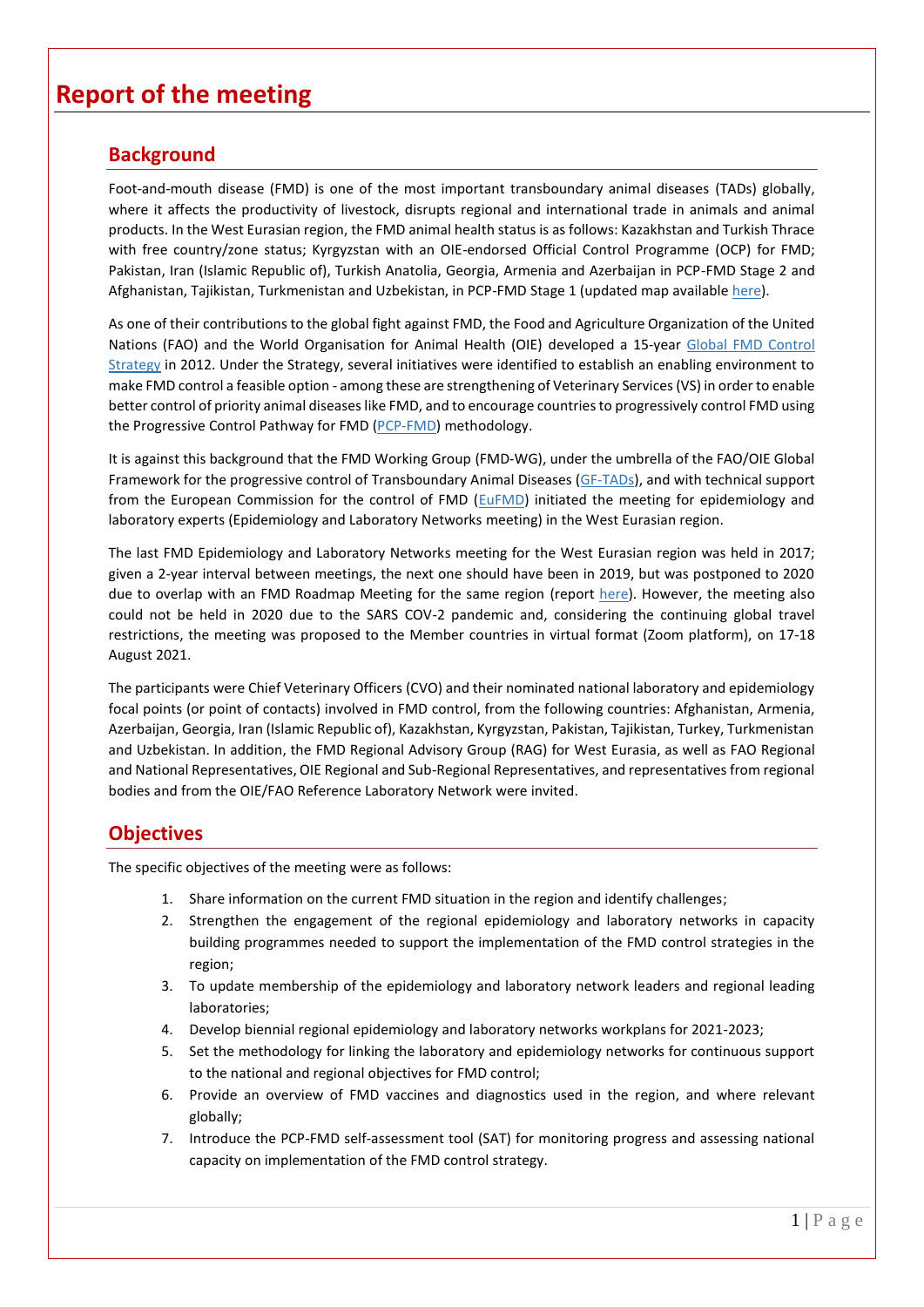### **Outcomes**

The expected outcomes of the meeting were as follows:

- 1. The epidemiology and laboratory networks are strengthened and coordinated with specific timeframe for implementation of their workplan;
- 2. A two-year workplan for the Epidemiology and Laboratory networks is developed;
- 3. Countries share information on the current circulating FMD viruses and the appropriate vaccines for prevention and control;
- 4. Countries capacity building and training needs on FMD surveillance, diagnostics are identified;
- 5. Countries gain an understanding of the principles of the SAT.

## <span id="page-5-0"></span>**Welcome and adoption of the agenda**

M. Taitubayev, OIE Representative for Central Asia, on behalf of OIE Director General and OIE Regional Representative in Moscow, welcomed the participants of this two-day virtual meeting, and started by summarizing the context of the meeting and specific objectives and expected outcomes of that event acknowledging the absence of representatives of Afghanistan due to the current political situation.

E. Raizman, Senior Animal Health and Production Officer of the FAO Regional Office for Europe and Central Asia (FAO REU) stated that the livestock sector in West Eurasia continues to develop but needs protection against many threats, particularly against TADs, FMD being one of the major ones because of its known impact on smallholders' livelihoods and trade. He reminded the participants that FMD control is a long process, and recognized the importance of the GF-TADs platform and regional meetings as a way to coordinate efforts at regional level to combat FMD.

N. Mapitse, OIE co-Chair of the FMD-WG presented the FMD-WG members, and introduced the meeting objectives and agenda. He mentioned that the agenda was influenced by the conclusions made at, and achievements from the last meeting in Shiraz in 2019 (report available [here\)](http://www.gf-tads.org/events/events-detail/en/c/1151911/) and encouraged the two networks to continue their efforts.

The Chairperson of the West Eurasian Regional Advisory Group (RAG) for FMD, OIE Delegate for Kazakhstan: G. Nurtazina submitted the agenda to the audience for adoption.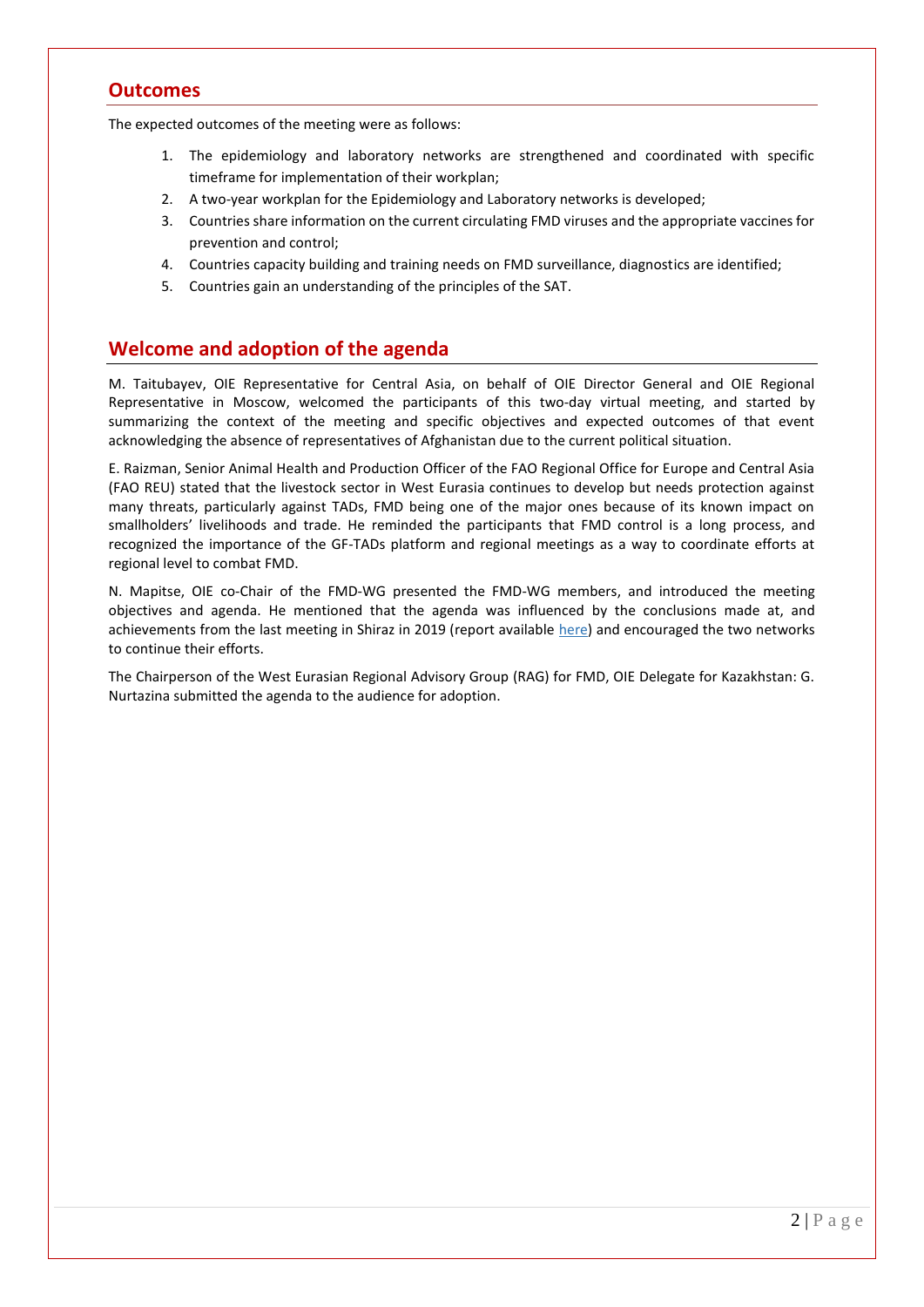## <span id="page-6-0"></span>**Session 1. Setting the stage for the Networks**

#### <span id="page-6-1"></span>❖ **Roles of the regional leading lab, EPINET and WELNET leaders**

*[M. Dhingra, FAO, FMD-WG]*

M. Dhingra, FAO member of the FMD-WG, started by summarizing the foundations of the Global FMD Control Strategy (Global Strategy), developed by FAO and OIE and endorsed in 2012 by representatives of more than 100 countries and international and regional partners. The Strategy aims to reduce the global burden of FMD and the risk of re-introduction of the disease into free areas.

The FMD Regional Advisory Groups (RAGs) were established for each FMD Roadmap region to work in close collaboration with the FMD-WG towards the implementation of the Global Strategy. In particular, RAGs are the key bodies in the acceptance process for countries progressing to PCP-FMD Stages 1 to 3. RAGs advise on issues or factors preventing effective progress of the FMD Roadmap in their region and assist in resolving problems and issues related to the implementation of regional activities and national strategies for the progressive control of FMD.

RAGs consist of 5 voting members nominated by the Members of the region for a period of 3 years and can be re-nominated. She reminded the meeting that the RAG for West Eurasia is currently composed of the CVO from Kazakhstan as chairperson, the CVOs of Azerbaijan and the Islamic Republic of Iran, and leaders of Epidemiology and Laboratory Networks (EPINET and WELNET respectively) and that there will be elections for the latter two positions of the EPINET and WELNET leaders.

Then, she went through the generic objectives and functions of the two networks, and emphasized the Leaders terms of references (ToRs), as summarized in the table below, in anticipation of the elections:

| <b>WELNET Leader ToRs</b>                                                                                                                                                             | <b>EPINET Leader ToRs</b>                                                                                                                                                                    |  |
|---------------------------------------------------------------------------------------------------------------------------------------------------------------------------------------|----------------------------------------------------------------------------------------------------------------------------------------------------------------------------------------------|--|
| Organize laboratory network meetings and<br>facilitate the implementation of the agreed<br>workplan;                                                                                  | Organize and lead the epidemiological<br>network meetings and facilitate the<br>implementation of the agreed workplan;                                                                       |  |
| Lead the formulation of a memorandum of<br>understanding to meet the network objectives;                                                                                              | Lead the formulation of a memorandum<br>of understanding to meet the network                                                                                                                 |  |
| Assist in the evaluation of capacity / capabilities<br>and performance of the center laboratories<br>within the region;<br>Offer expertise to the region on diagnostics to            | objectives;<br>Analyze the information provided by the<br>region to look for trends and formulate<br>hypothesis to better address challenges                                                 |  |
| assist in the control of FMD;<br>Provide recommendations on vaccine strain                                                                                                            | within the region;<br>Share information in real-time with the                                                                                                                                |  |
| selection for implementation of control plans;<br>Share information in real-time with the points of<br>contact on the incursion of new virus strain in<br>the region (early warning); | points of contact on the FMD situation in<br>the region (early warning) including data<br>on virus circulation, vaccine selection,<br>vaccination strategies, and vaccination<br>monitoring; |  |
| Facilitate training and workshop on diagnostics<br>per the agreed workplan;                                                                                                           | Provide recommendations to the region<br>on FMD surveillance and epidemiology to                                                                                                             |  |
| Assist in submission of diagnostic samples for<br>virus characterization and vaccine matching;                                                                                        | assist in the control of FMD;                                                                                                                                                                |  |
| Provide SOPs and protocols to harmonize the<br>laboratory results;                                                                                                                    | Support training based on upon the<br>recommendations<br>provided<br>by<br>the<br>network;                                                                                                   |  |
| Coordinate and prepare proficiency test scheme<br>for the region; and                                                                                                                 | provide<br>Prepare<br>and<br>annual<br>an<br>epidemiological network report to FMD-                                                                                                          |  |
| <b>FMD</b><br>Participate in the annual<br>OIE/FAO<br>Reference Laboratory Network.                                                                                                   | WG                                                                                                                                                                                           |  |
|                                                                                                                                                                                       |                                                                                                                                                                                              |  |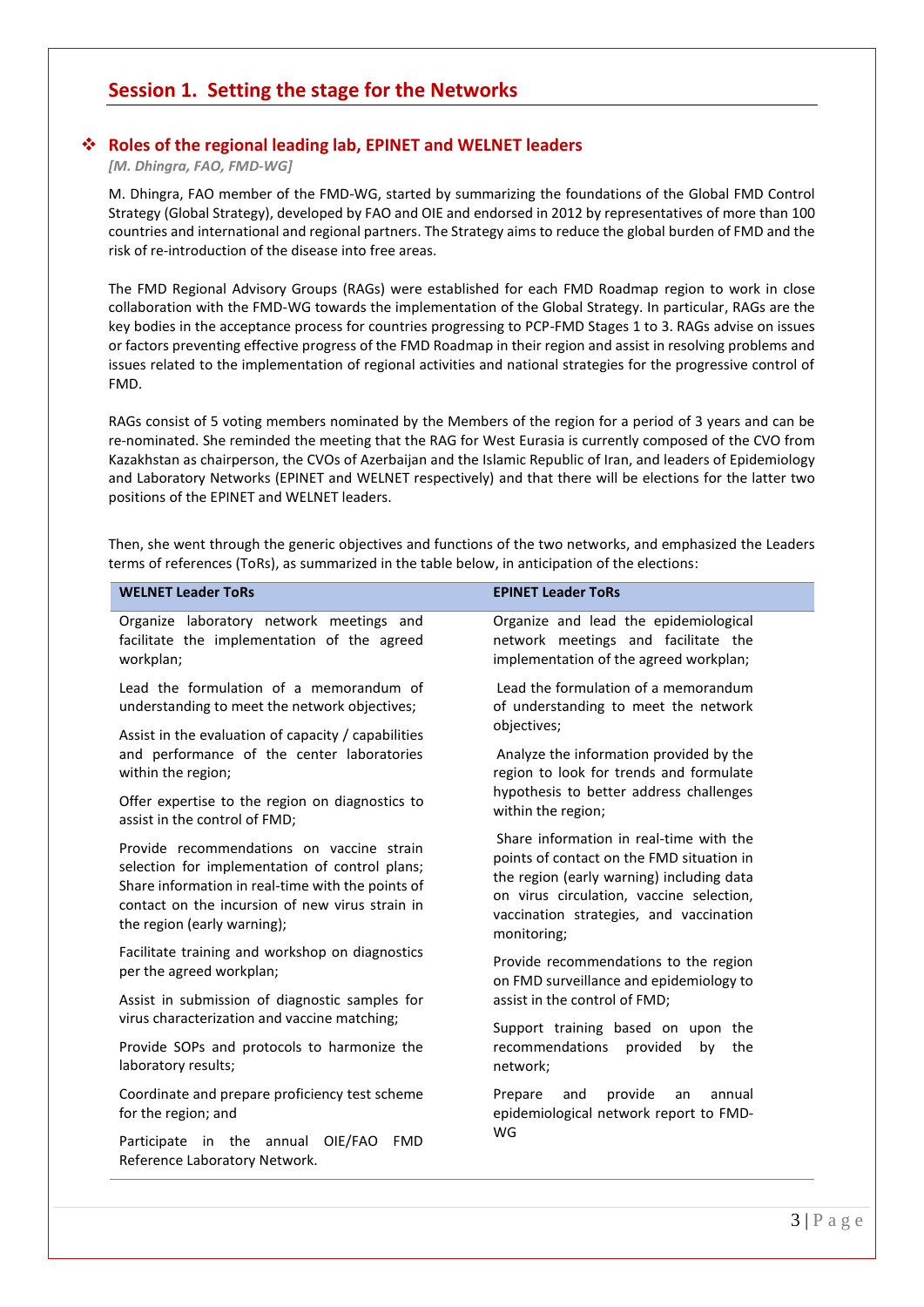Finally, she said that FAO has been working in the establishment and support of the Regional Leading Laboratories (RRL), whose roles and responsibilities were defined in 2012. The ToRs of RRL include communication with the national veterinary laboratories in the region, provision of assistance in development of technical reference documents such as laboratory manuals, SOPs etc. Also, RRLs have to provide trainings, diagnostic services and advocate national laboratories to submit samples to the FAO/OIE Reference Centers. Coordination in organizing proficiency testing schemes (PTS) and assistance in regional procurement of essential diagnostics, participation in regional laboratory networks and linking with regional Epidemiology network are other tasks for RRLs. Any national laboratory could be a RRL, if the following selection criteria are fulfilled: (i) the creditability and acceptance by the Member countries in the region are of paramount importance. The RLLs have the responsibility to strengthen and sustain their own capacities to fulfill the ToRs for which the (ii) commitment of the respective government to support would be required. (iii) Laboratories should have the capacity and capability to perform diagnostics for TADs and could handle exotic viruses received from other countries. (iv) Laboratories should have the required certification to ship and receive diagnostic samples, willingness to take part in OIE twinning program and have intention to become FAO/OIE Reference Center. Finally, (v) regular and successful participation in PTS carried out by the FAO/OIE Reference Centers is also the pre-requisite for the national laboratories to be selected as RRL.

### <span id="page-7-0"></span>❖ **Updates on implementation of WELNET workplan from the 8th West Eurasia FMD roadmap meeting of the GF-TADs**

#### *[A. Bulut, ŞAP Institute, Turkey]*

A. Bulut, virologist from the ŞAP Institute in Turkey and WELNET leader since the establishment of this network in 2009, introduced the activities over the past two years and shared reflections on the update of the workplan for the next 2 years (2021-2023). WELNET is composed of 14 countries (12 member countries of West Eurasia, plus Iraq and Syria which are observer countries of the West Eurasia FMD Roadmap). Initial objectives were to promote better communication, improve early detection, diagnostic capacity and performance of laboratories and also implementing a system for PTS. He reviewed the ToRs and objectives of the regional network, and then listed achievements of the WELNET in 2019-2021 as follows:

- The participation in annual PTS was partially done, as some laboratories could not participate in PTS organized either by WRLFMD or ANSES because of logistical issues or COVID-19 related restrictions and issues (financial shortage, dispatching different IATA rules);
- The assessment of the capacity/capability and performance of the national veterinary diagnostic laboratories, decided during the 1<sup>st</sup> Epidemiology and Laboratory Networks meeting (Georgia, 2017) to identify training needs of each member laboratories, was conducted by ANSES in 2020 under the EuFMD work programme (Pillar II). Results are available for 9 laboratories in 7 Member countries of WELNET, and will be shared by ANSES;
- Training on FMD diagnostics, building-up the laboratory diagnostic capacity was not implemented due to COVID-19 pandemic (impossibility to hold face-to-face training). However, WELNET members attended the virtual course delivered by WRLFMD and EuFMD (FMD Laboratory Investigation Training Course, FLITC) and assessment results will soon be shared;
- The establishment of an early detection system was partially achieved through the following activities: development of a protocol for sample submission and transportation by ŞAP Institute and EuFMD; FMD epithelium sample submitted by Iran Veterinary Organization to ŞAP Institute; initiation of live animal and meat price survey (results will be shared by EPINET); tripartite meetings (Iran, Turkey, Pakistan) have been initiated under the coordination of EuFMD; information and data sharing platform was established within the South East European Neighborhood (Statement of Intention – SOI activities) with the financial and technical support of EuFMD; participation to the FAO/OIE Reference Laboratory Network annual meeting and European Commission Laboratory Network annual meeting;
- Webinars and evaluation meetings were conducted: FMD Investigation Training online course in Turkish and Russian version, management meetings for the SOI platform;
- Establishment a network for molecular epidemiology data sharing in West Eurasian laboratories (endemic countries) was not fully achieved, however ŞAP Institute has shared sequences with WRLFMD.

Gaps were identified as follows:

• WELNET structure: although the network visions, objectives and ToRs have been formalized, there is still a lack of a specific/dedicated funding to ensure sustainability of the network. In addition, the list of network members and points of contact is still not available. There is the need for strong political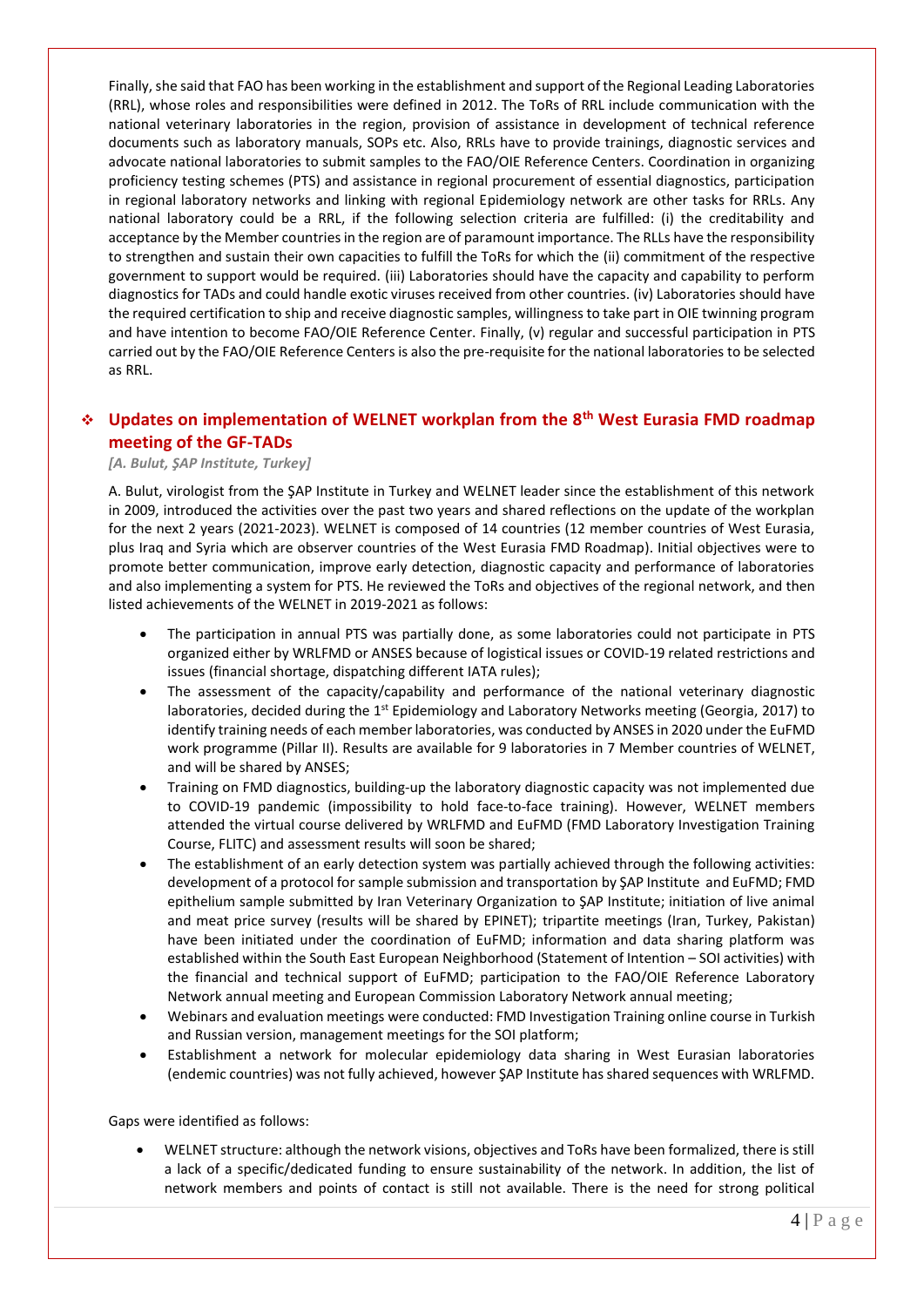commitment and attention by the Member countries to support the WELNET activities, and for developing efficient coordination and collaboration mechanisms.

- Despite significant progress in the setup of diagnostic methods, there is still a gap and heterogeneity in the FMD laboratory testing used routinely (cf. ANSES assessment), and conducting missions to collect appropriate samples.
- Despite strong international support (particularly from the EuFMD in the South East European Neighborhood), support from other international organizations, and to the whole WELNET region, should be sought.
- The COVID-19 pandemic impacted activities particularly face-to-face meetings, workshops, and research studies, laboratory training, and brought delays in FMD sample submission and reagents supply. Of note: successful meetings were held using virtual solutions, but a loss of motivation from participants was observed.

A. Bulut concluded with suggestions for the workplan 2021-2023 and prioritized activities as follows: continue participation in PTS, provide laboratory-based training on diagnostic methods, continue activities towards early detection system, continue webinars and evaluation meetings, establish a network for FMDV molecular epidemiology data in West Eurasia and finally support validated NSP sero-surveillance in vaccinated livestock population.

### <span id="page-8-0"></span>❖ **Updates on implementation of EPINET workplan from the 8th West Eurasia FMD roadmap meeting of the GF-TADs**

*[T. Chaligava, NFA Georgia and J. Aliyev, AFSA Azerbaijan]*

T. Chaligava presented the EPINET current structure and generic objectives. He then listed the activities implemented by the network in the past two years as follows:

- Sharing of updates on FMD situation: outbreak immediate notification are entered into the SOI database for the countries of the South East European neighborhood (Turkey, Armenia, Azerbaijan, Georgia, Islamic Republic of Iran, Iraq);
- FMD vaccines and vaccination: information is entered into the SOI database;
- Live animal prices across the borders (considered as proxy of informal or illegal animal cross-border fluxes) is reported quarterly to the EuFMD;
- Sharing of guidelines, SOPs and national control plans: elaboration and updating of guidelines, SOPs and study design every year;
- Implementation of GIS/risk-mapping integrating animal mobility (international and national) data, animal markets location and characterization, mapping of pastures areas in the framework of a collaboration between CIRAD and EuFMD to create national risk maps of FAST diseases introduction and spread, and ultimately optimize resources allocated for FAST control and surveillance;
- Assistance in serological (SP, NSP, immunogenicity studies) survey design and analysis, assessment of FMD control measures.

Gaps have been listed as follows:

- Busy professional schedule (routine tasks) of EPINET leader and co-leaders;
- Lack of face-to-face meetings;
- Less interest from Member countries to have active collaboration;
- Less use of needed systems (ArcGIS, QGIS, GPS, SOI-Data base);
- Lack of informative data from Member countries;
- Few activities of colleagues from EPINET Member countries (financial incentives should be considered);
- Impact of COVID-19 on EPINET activities.

Opportunities were identified (see below) and discussed during the break out group discussions (Session 4). It was suggested that countries seek for international funded projects; EPINET to conduct a survey to identify the reasons of low interests of member countries to be active under EPINET; to identify donors who will fund activities under the EPINET platform; to encourage face-to-face meetings when this will be possible and identify work plan activities which will be beneficial for all countries.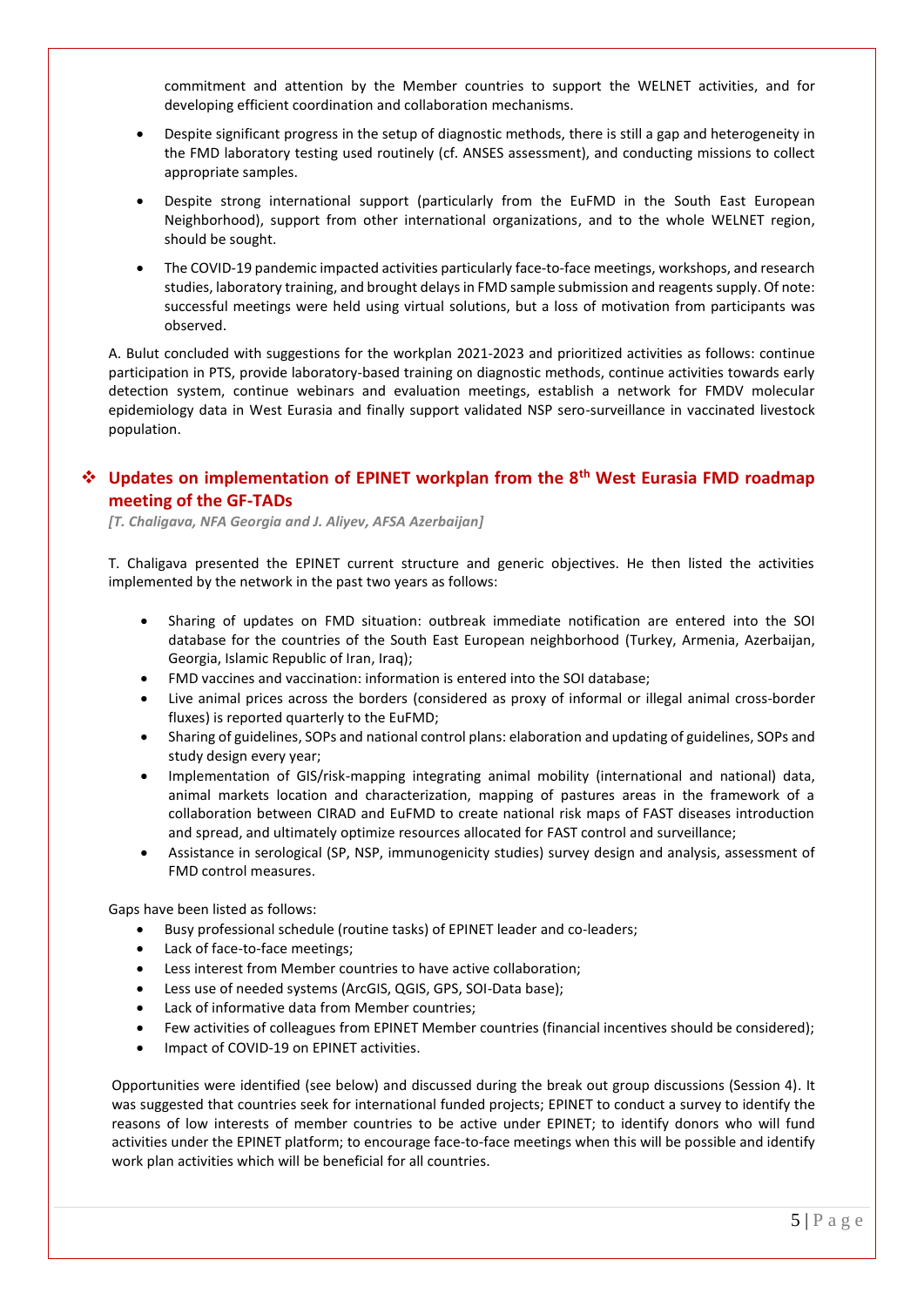#### <span id="page-9-0"></span>❖ **Global and regional FMD update**

 *[D. King, WRLFMD, The Pirbright Institute]*

On behalf of the OIE/FAO FMD Laboratory Network (https://foot-and-mouth.org/), Donald King from the WRLFMD (Pirbright, UK) presented a brief overview of the FMD situation in West Eurasia. The talk highlighted the distribution of endemic FMDV lineages including O/ME-SA/PanAsia-2, A/ASIA/Iran-05 and serotype Asia 1. The region has also recently experienced the introduction of two exotic FMD virus lineages from Pool 2 comprising A/ASIA/G-VII (in 2015) and O/ME-SA/Ind-2001e, which was first identified in two samples collected in July 2019. Subsequent field sampling has revealed further FMD cases due to the O/ME-SA/Ind-2001e lineage in 10 districts within two separate provinces in North-Eastern and North-Western Pakistan (Punjab and Khyber Pakhtunkhwa). The emergence of O/ME-SA/Ind-2001 in Pakistan expands the geographical range of this pandemic lineage and provides opportunities for onward spread in the region via established transboundary transmission pathways. These dynamic events underline the importance of continued field sampling of FMD outbreaks to characterise the FMD virus strains that are circulating in the region, where confirmatory testing of samples by OIE and FAO Reference Laboratories is performed free-of-charge.

The talk also summarised vaccine matching data (see images below) that has been generated at ARRIAH (Russia), the ŞAP Institute (Turkey) and WRLFMD, where a range of serotype O vaccines show good antigenic match against field isolates from the ANT-10 and QOM-15 sub-lineages of O/ME-SA/PanAsia-2. Encouraging antigenic data is also available for representative O/ME-SA/Ind-2001e isolates collected from countries where outbreaks due to this lineage have occurred since 2017. In contrast, vaccine matching data from WRLFMD for the FAR-11 and SIS-13 sub-lineages of A/ASIA/Iran-05 includes a greater proportion of field isolates that are not well-matched against the vaccines from Boehringer Ingelheim and MSD. Results reported for serotype A vaccines produced by ARRIAH show that only the A22 and A/TUR/06 vaccines were matched against field isolates collected in Pakistan (in 2018), while data presented at this meeting by the ŞAP Institute also revealed a poor match for locally produced serotype A vaccines against recent FAR-11 isolates collected in Iran. Taken together, these results reinforce the importance of ensuring that good quality vaccines are used with a booster regime (where this is recommended) with good coverage in target host populations. There are a diverse range of FMD vaccines and vaccine strains used in the region (including those from international suppliers and local sources) and the use of harmonised regional reference FMDV antigens provides an approach that could be adopted to allow heterologous post-vaccination responses to be measured and compared.

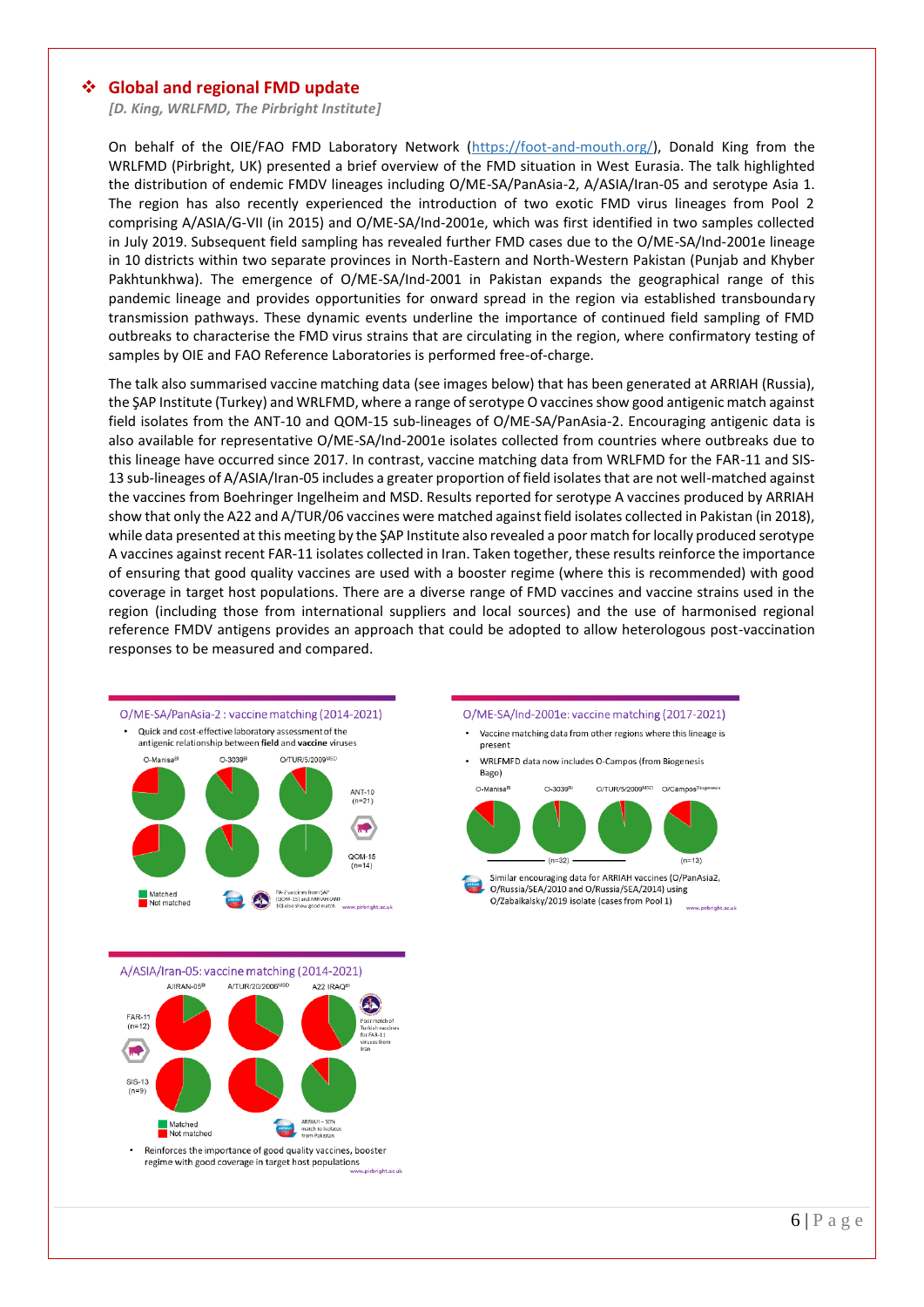#### <span id="page-10-0"></span>❖ **Laboratory capacity survey report in South East European Neighbourhood**

*[L. Bakkali-Kassimi, ANSES]*

National reference laboratories play an important role in the control of FMD. They conduct analyses to support national control strategy at different levels. They should provide quick, reliable and accurate results to decision makers. It is therefore essential that laboratories have a good diagnostic capacity.

As part of the EuFMD workplan (2019-2023) - Risk Reduction programme (Pillar II) - to support WELNET, the EuFMD initiated a survey on the different capacities and expertise of laboratories in the South-East European Neighbors (SEEN region). The survey was conducted by ANSES in June 2020 for nine laboratories through a questionnaire partly inspired by the FAO laboratory mapping tool [\(information](http://www.fao.org/ag/againfo/programmes/en/empres/news_130514.html) and [publication\)](https://www.researchgate.net/publication/323776970_A_Tool_for_Assessment_of_Animal_Health_Laboratory_Safety_and_Biosecurity_The_Safety_Module_of_the_Food_and_Agriculture_Organization). Nine laboratories from seven countries namely Armenia, Azerbaijan, Georgia, Iran (Islamic Rep, of), Iraq, Pakistan and Turkey (3 labs), participated to the study. The main purpose of this study is to provide an overview of the laboratories main strengths and weaknesses regarding the detection of FMD and other similar TADs (FAST diseases including Peste des Petits Ruminants (PPR), Sheep and goat pox (SGP), Rift valley fever (RVF), Ephemeral bovine fever (EBF) and Lumpy Skin Disease (LSD)).

The results of this study showed that the staff skills vary between counties for the virology, serology and molecular biology competencies. Training on virus isolation and serology was expressed specifically for some countries but was less important than the need for training in molecular biology (PCR, RT-PCR) and sequencing, with a strong interest expressed in data analysis by some of the participants. The need for the implementation of serological tests specific for some of the FAST diseases was strongly expressed, especially for SGP, RVF, BEF and LSD. Staff skills in Quality Assurance, Quality Control, maintenance and laboratory management also vary from country to country. A third of the participants asked for training in Quality Assurance and Control and in laboratory management. Harmonization of practices at the regional level would improve the standards and allow the implementation of a coherent quality system throughout the region, improving the confidence of the diagnostic results provided by the laboratories. Some Members pointed out the need for trainings in biosafety/biosecurity regarding the shipping of infectious substances. Biosafety/biosecurity in the lab training could allow the proper handling of the FAST threats. Furthermore, awareness on the waste management modalities should be improved as few Members have an incineration circuit of biological waste and a proper disposal of chemical waste.

In conclusion, the identification of needs for improvement provided by this study will allow establishment of a targeted training action plan to improve laboratory diagnostic capacity for FAST diseases in the region. The survey and the follow-up actions might be an example to consider for other countries in the region. The questionnaire is available and could be provided by ANSES to laboratories upon request (contact: Head FMD Reference Laboratory, ANSES).

#### <span id="page-10-1"></span>❖ **Identifying regional needs/priorities for both Epidemiology and Laboratory Networks, and preparation for the break-out sessions**

*[F. Rosso, Deputy Executive Secretary EuFMD, FMD-WG]*

F. Rosso started by reveiwing the strengths, weaknessess, opportunities and threats identified for the PCP-FMD approach in West Eurasia during the 2019 FMD meeting in Shiraz, and recommendations formulated for the two regional networks (facilitate sharing of best practices and operational procedures; calibrate laboratory assays used to assess heterologous antibody responses (harmonize PVM studies); encouraging sharing of information on outbreaks, disease control measures and risk hotspots), for the region, for the countries, and finally for international Organizations and Reference Laboratories. The speaker emaohsised that this information should be considered while discussing successes and challenges of EPINET and WELNET, and developing the workplan for the next biennium.

The common issues or support requested by both networks in 2019 were as follows:

- Lack of communication within network members
- Mapping of migration routes of animals
- Sample shipment to reference laboratories
- Lack of Laboratory Information Management Systems
- Lack of NRL in some countries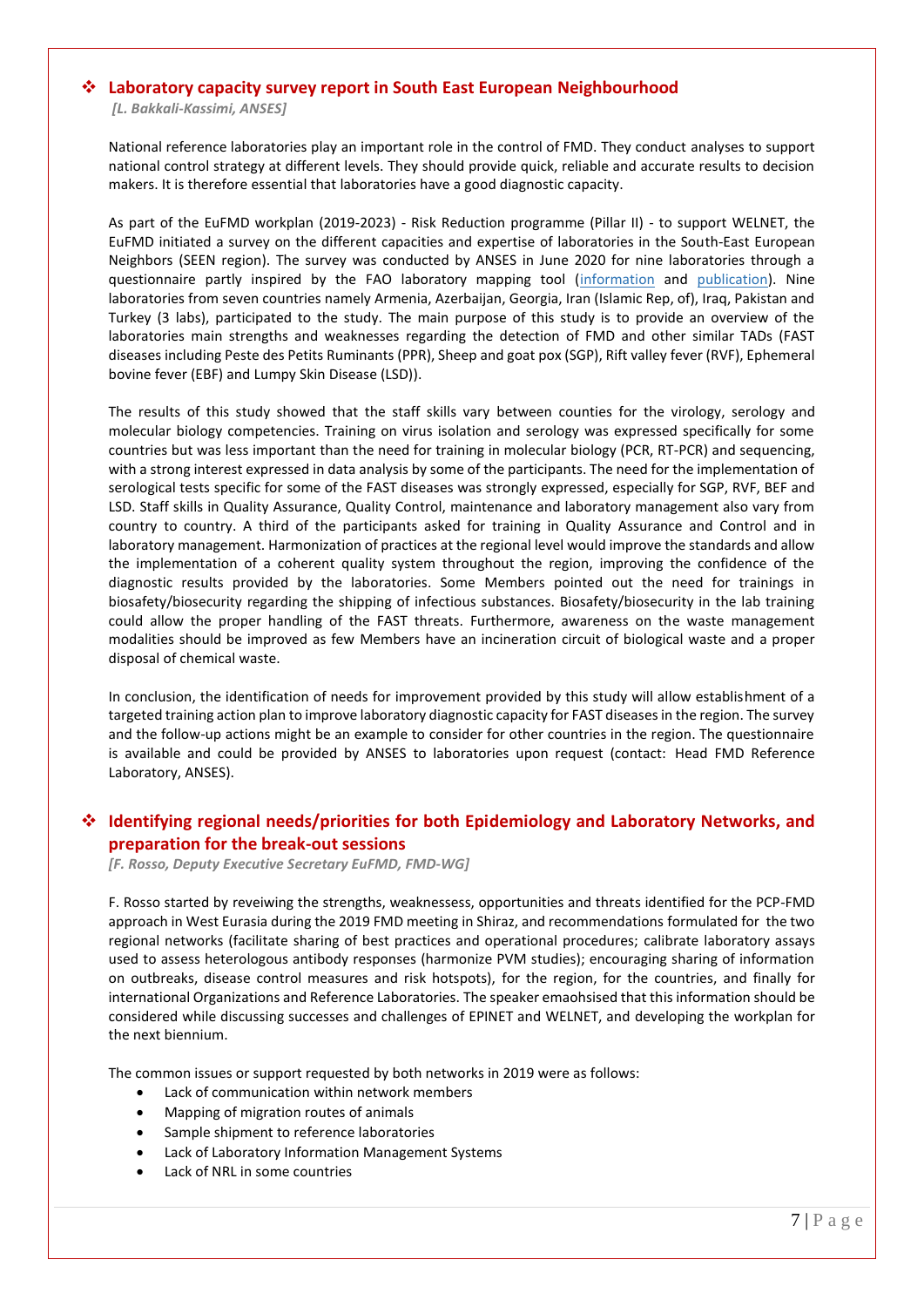While defining the workplan 2021-2023 (Session 3), the speaker encouraged EPINET and WELNET members to reflect on the identification of **priorities** (priority objectives considering the reasons why they would contribute to the control of FMD in the region), the **achievement** of these objectives (through the identification of mechanism and tools that can assist and support the networks in achieving the objectives), the identification of the **main actors** to involve to ensure objectives are achieved, and the identification of the **risks** that can affect the workplan and its expected achievements and how these risks can be mitigated.

## <span id="page-11-0"></span>**Session 2. Election of EPINET and WELNET Leaders**

The session was chaired by D. Abdollahi, elections occurred in plenary session. Results of the elections for WELNET and EPINET leaders (2021-2023) are as follows: **Abdulnaci Bulut (Turkey)** was re-elected as Leader of WELNET and **Satenik Kharatyan (Armenia) as Leader of EPINET.**

# <span id="page-11-1"></span>**Session 3. Update of EPINET and WELNET workplan 2021-2023**

The members of WELNET and EPINET were placed in parallel breakout rooms, and discussion were held on the update of the respective workplans for 2021-2023, and based on the suggestions formulated by the former Networks' leaders (Session 1). Composition of the two groups can be retrieved in **Annex 3**.

<span id="page-11-2"></span>Summary of the discussions were introduced by the newly elected Networks' leaders in Session 5.

# **Session 4. Technical presentations**

This session was chaired by J. Perchet, OIE Regional Representation in Moscow.

### <span id="page-11-3"></span>❖ **Overview of the PCP-FMD Support Officer (PSO) system**

*[C. Potzsch and E. Chevanne, EuFMD]*

C. Potzsch and E. Chevanne provided background information on the PSO system, reflections on the system since its implementation in 2017/2018 and perspectives of PSO support in West Eurasia.

The FMD-WG established the PSO system, to provide tailored support to countries' Veterinary Authorities in developing and monitoring the impact of FMD control strategies. Initially aimed at countries assessed in PCP-FMD provisional stages, the scope of the PSO system expands to support countries requesting individual support or positively responding to an offer of support from the FMD-WG. The PSOs assist the assigned country(ies) to advance in PCP-FMD stages 1, 2 and 3. More specifically, a PSO would: **(i)** Establish a regular and consistent dialogue and communication with the Veterinary Authorities of the assigned country(ies), including the FMD designated points of contact to provide tailored guidance to support and guide the Veterinary Authority to complete the PCP-FMD Stage, and/or to develop and improve a Plan/Programme to progress along the PCP-FMD and during the acceptance process; ensure that the relevant Plan/Programme is technically and formally consistent with the latest guidelines and templates provided by the FMD-WG and that the feasibility of the Plan/Programme implementation is also clearly described including the resources mobilization and allocation processes. **(ii)** Assist the assigned country(ies) in assessing its progress within the PCP-FMD through the interpretation of the SAT and FAO and OIE evaluation tools outputs. **(iii)** Act as liaison between the assigned country(ies), the PSO network, the EuFMD team and the FMD-WG. **(iv)** Assist the assigned country(ies) in identifying the training needs, accessing relevant training material or liaising with relevant experts, the EuFMD team and the FMD-WG. **(v)** Report his/her activities and the country's progress along the PCP-FMD to the PSO network, and finally **(vi)** advocate for the regional uptake of principles of the PCP-FMD and the PSO system when participating in FMD Regional Roadmaps meetings, PCP-FMD related training course, webinars, workshop and missions upon request. Following PSO's commitment and performance, the FMD-WG may assign additional countries to a PSO or may involve the PSO as an independent reviewer of PCP-FMD strategic documents (as part of the PCP-FMD Review Support Team). Required and desired qualifications and experience for one PSO incumbent were also enumerated.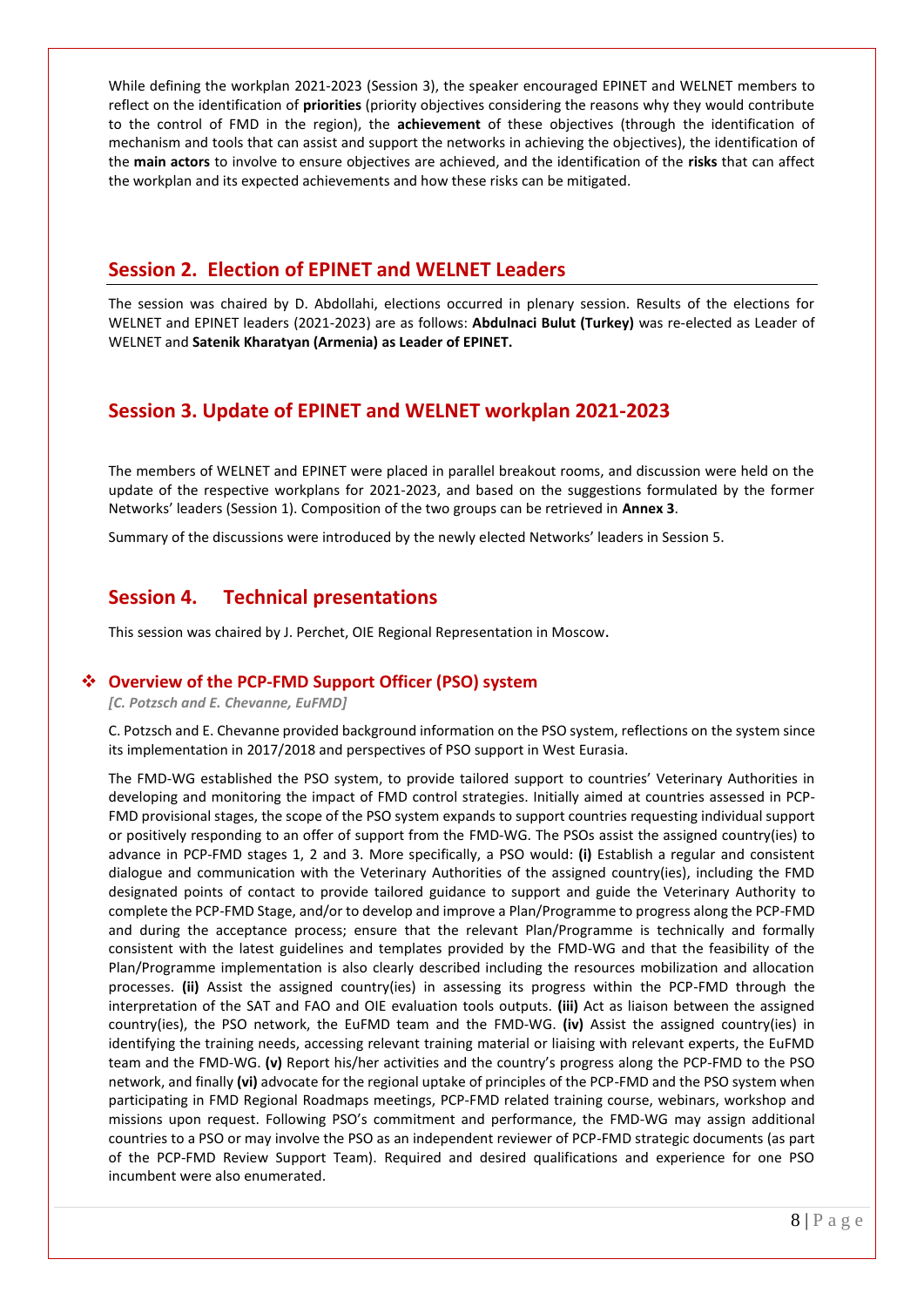To date, 13 PSOs have been assigned by the FMD-WG to 29 countries but there is a need to further expand the PSO roster. To address this issue, a three-tier PSO training development framework was developed by the EuFMD (on its virtual learning website) and currently piloted for the SADC region with experts coming from the FAO/OIE Reference Centers. In this training development framework, PSO candidates would undertake different tasks to develop their knowledge and expertise in applying the PCP-FMD.

C. Potzsch started by reminding participants that according to the 2019 Shiraz meeting, Tajikistan, Turkmenistan and Uzbekistan were encouraged to receive support from one PSO to develop or update their RBSP. To date, only 3 countries in West Eurasia are assigned a PSO: Afghanistan (G. Ferrari), Azerbaijan and Kyrgyzstan (C. Potzsch), and noted that no countries requested PSO support by their own initiative. Dr Potzsch then presented outcomes of the recent review carried out by senior PSOs on the PSO system as follows:

- PSO system structure: more involvement of national focal points (or *primary PSOs*), supported by senior PSOs, this way senior PSOs could support several countries;
- Interaction between PSOs working on different TADs to encourage development of several disease strategies and control/eradication pathways;
- Regular meetings between roadmaps: virtual and face-to-face meetings to review and plan activities at national level;
- Guidance on how to kick start national support: provision of practical guidance for national focal point on how to kick-start a national Plan/Programme development or update, including setting-up a multidisciplinary team of national experts, and identifying funding;
- Formal introduction of PSO to national authorities and FMD focal points would help in clarify respective roles and responsibilities, consider modes of working and set expectations.

C. Potzsch concluded by encouraging representatives of countries in West Eurasia to take the opportunity and use the PSO system and continue developing or updating FMD control plans, nominate national PSO candidates and support the work of the two regional networks.

#### <span id="page-12-0"></span>❖ **Vaccines and vaccine selection in support of FMD prevention and control programmes**  *[D. Mikhalishin/ARRIAH]*

The FGBI "Federal Centre for Animal Health" (FGBI "ARRIAH", Vladimir, Russia) produces FMD vaccines in accordance with the recommendations of the OIE Manual of Diagnostic Tests and Vaccines for Terrestrial Animals. Immunogenicity of all vaccines is not less than 6 PD50 per dose. FMD vaccines do not induce antibodies to FMDV non-structural proteins i.e. the vaccines are NSP free.

A range of FMD vaccines produced in the FGBI "ARRIAH" and schemes for their application were presented: Adsorbed (aluminum hydroxide-saponin adjuvanted) vaccine for cattle, yaks, buffaloes, camels, sheep and goats (Immunity is induced 21 days post vaccination and lasts for at least 6 months, at least 6 PD50/dose). Emulsion vaccine for all susceptible animals (Immunity is induced 21 days post vaccination and lasts for at least 6 months, at least 6 PD50/dose). Universal concentrated vaccine for all susceptible animals (Immunity is induced 7 days post vaccination and lasts for at least 6 months, at least 20 PD50/dose). Methods for tests of anti-FMD vaccines in naturally susceptible animals were described. Finally, examples of successful use of FMD vaccines that has enabled to take control of FMD under in the countries such as Mongolia, Kazakhstan and Taiwan, were shown. FGBI "ARRIAH" presented data and their experience in developing control tools and methods in support of FMD control programs. It was explained that the latest vaccine matching tests results that are performed by ARRIAH (and other FMD Reference Laboratories) are collated in the Annual Report of the OIE/FAO Network (see: [http://foot-and-mouth.org/oiefao-fmd-reference-laboratory-network/oiefao-fmd-laboratories-network-annual](http://foot-and-mouth.org/oiefao-fmd-reference-laboratory-network/oiefao-fmd-laboratories-network-annual-reports)[reports](http://foot-and-mouth.org/oiefao-fmd-reference-laboratory-network/oiefao-fmd-laboratories-network-annual-reports) ).

## <span id="page-12-1"></span>❖ **Introducing the PCP-FMD self-assessment tool (SAT) to monitor progress and assessing national capacity on implementation of the FMD control strategy**

*[G. Ferrari/IZSLT and EuFMD Standing Technical Committee member]*

G. Ferrari (Istituto Zooprofilattico Sperimentale del Lazio e della Toscana, IZSLT – EuFMD [Standing Technical](http://www.fao.org/eufmd/who-we-are/structure/standing-technical-committee/fr/)  [Committee](http://www.fao.org/eufmd/who-we-are/structure/standing-technical-committee/fr/) member) gave a presentation on the PCP-FMD Self-Assessment Tool [\(SAT\)](https://www.eufmd.info/sat-pcp-fmd), a spreadsheet-based questionnaire developed by the EuFMD and the OIE to assist FMD endemic countries to assess their progress in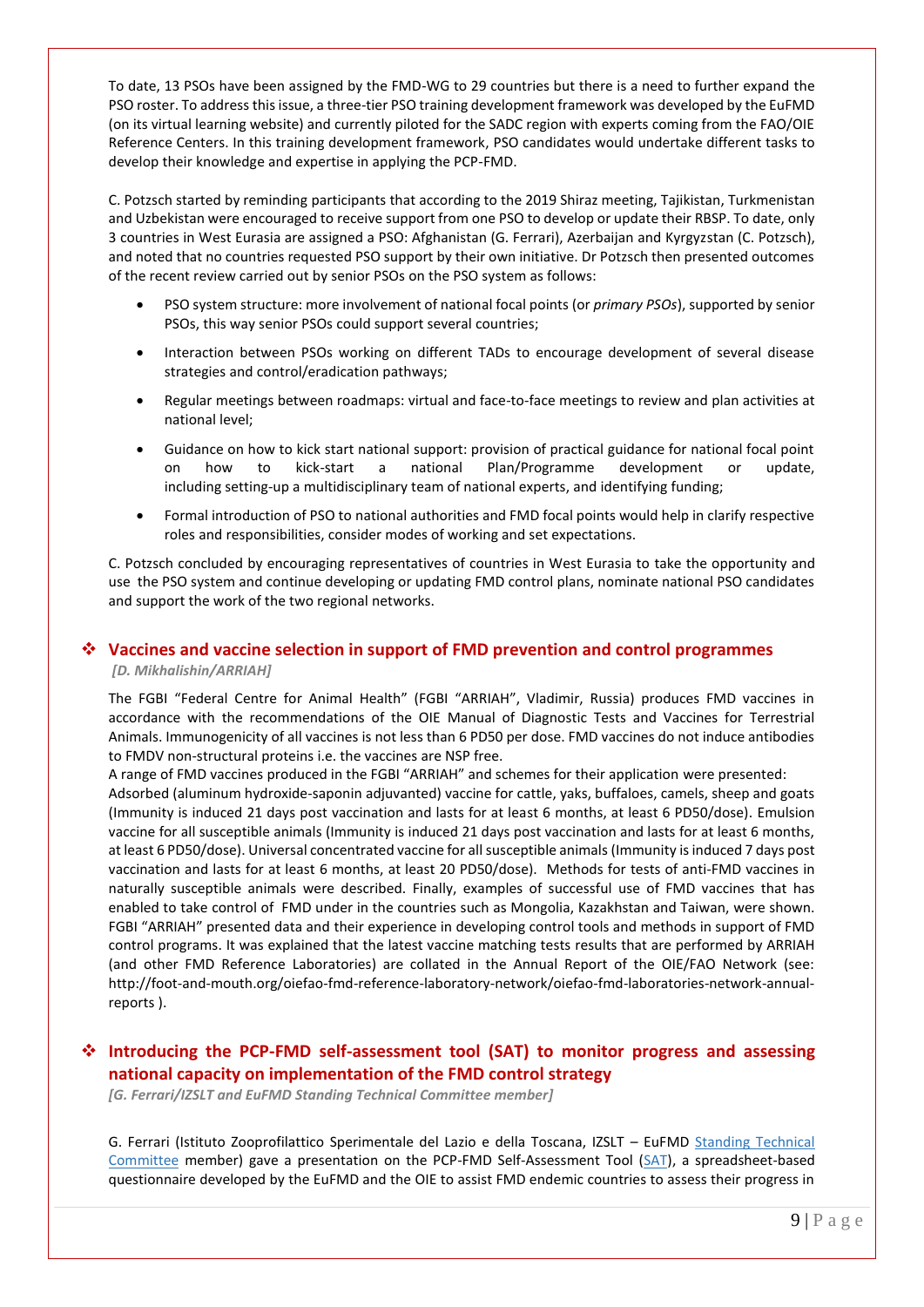the PCP-FMD, for countries in PCP-FMD Stage 0 to 3. The SAT aims to assist Veterinary Services to identify completed and pending activities that should be carried out to better understand the FMD virus situation and better control FMD. It provides the framework for a standardized and harmonized country self-assessment over time and across regions. A yearly update of the SAT would allow to review the country's activities implemented to progress along the PCP-FMD.

The SAT results are also used during FMD Roadmap meetings to assist the FMD WG and ultimately the Regional Advisory Group to assess the appropriate PCP-FMD stage for each country.

The SAT starts by asking which plan or programme for FMD control is currently in place in the country, and whether this plan or programme has been approved by national authorities and/or accepted by the Regional Advisory Group. The SAT user is then directed through four sections: (i) Livestock and stakeholders, (ii) Surveillance and diagnosis, (iii) Veterinary Services, and (iv) Prevention, Control and Evaluation. These four sections include 93 statements based on the latest PCP-FMD guidelines and the PCP-FMD Stage 1,2 and 3 Focus and Key Outcomes. All 93 statements should be answered irrespective of the country PCP-FMD Stage. The SAT completion will then require different expertise (team work) from the Veterinary Services to complete the questions, hence it will be the responsibility of the CVO/OIE Delegate to lead its completion, and submit responses to the FMD WG and relevant RAG.

The SAT generates detailed outputs adapted to the PCP-FMD stage, intended to assist the Veterinary Services to prioritize the pending activities to progress through the PCP-FMD, and to guide and facilitate communication with the relevant decision makers.

<span id="page-13-0"></span>The SAT is currently available in English and French and can be downloaded from this page: [https://www.eufmd.info/sat-pcp-fmd.](https://www.eufmd.info/sat-pcp-fmd) It will also be made available online through the PCP-FMD tool for review and communication (TRAC) developed by the EuFMD and IZSLT.

## **Session 5. Presentation of EPINET and WELNET workplans**

This session was chaired by S.Kharatyan, EPINET leader (Armenia).

#### <span id="page-13-1"></span>❖ **WELNET workplan 2021-2023**

*[A. Bulut/Turkey]*

The WELNET Leader, A. Bulut (Turkey) made a presentation on WELNET Workplan 2021-23, highlighting the identified issues discussed during the breakout group session, and possible solutions observed regarding executing the WELNET mandate in West Eurasia. He further suggested agencies/institutions which can lead the solutions to these challenges and possible sources of assistance (technical, financial, logistical etc.)

The following five points were considered most critical and thereby to be prioritised;

- 1. Some countries in the region do not have National Reference Laboratories (NRL) for FMD, creating a communication gap between available NRL network. As a stopgap measure the **WELNET leader and Regional Officesshould regularly meet members** (national laboratory focal points) and encourage the country to have a NRL. An **updated list of WELNET members should be collated** (names of the laboratories and points of contacts). The WELNET Leader should be responsible for implementing this solution, and regularly update the WRLFMD and FMD-WG. Similarly, the Regional Offices should organise regular online meetings within the network using all available tools - virtual tools, web-based communication platforms, etc. The FAO/OIE FMD Reference Laboratory Network was identified as a possible provider of assistance in the form of visibility and support to WELNET.
- 2. The presenter identified the need **to strengthen participation of NRL in FMD PTS** current hurdles can be overcome by mapping laboratory capacities in West Eurasia and signing Memoranda of Understandings (MoUs) between NRLs and Reference Laboratories for FMD, to facilitate exchanges and participation. The WELNET Leader volunteered to lead a **regional survey on laboratory capacities**. Through this, country representatives should express their willingness to take part in FMD PTS. The target countries are those in PCP-FMD Stages 2 and above including those with OIE recognised status. N. Mapitse mentioned that the objective should be the annual participation of WELNET members in the PTS. The lack of participation by the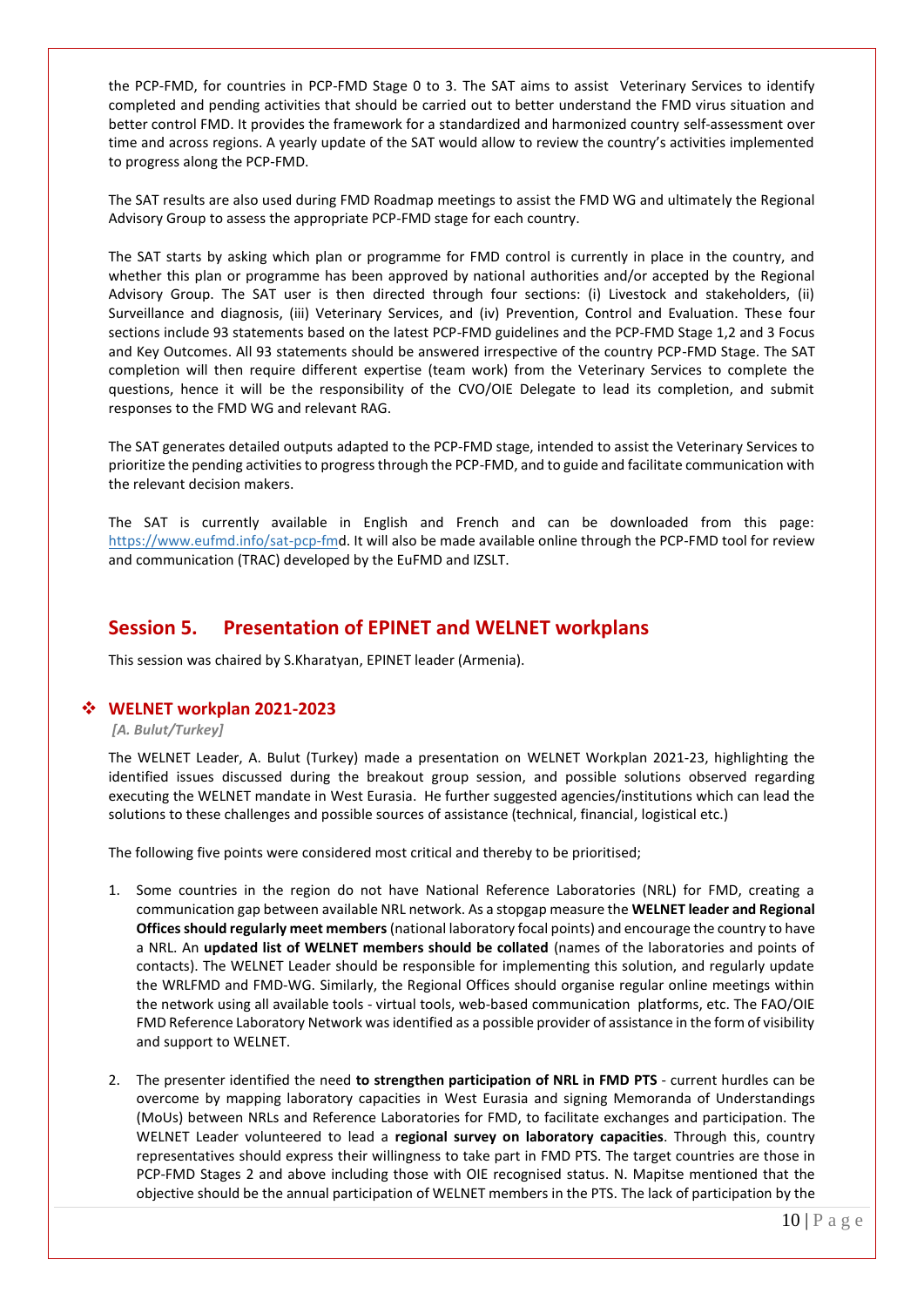Members in PTS was discussed. L. Bakkali-Kassimi (ANSES) commented that first there is a need to address the issue of no routine FMD testing in the laboratories and possibility of having enough reagents and diagnostic kits to participate in the PTS. The clarity in our objectives and goals is of paramount importance. Not all laboratories are at the same level, therefore before participation in the PTS (which can be considered ultimate step in capacity building programmes), the laboratory capacities should be assessed and mapped at national and regional levels. D. King (WRLFMD) indicated that PTS can be adapted to the level of capacity of the laboratories. A. Bulut called for financial and logistic support from FAO and other international organizations. Assistance can come from WRLFMD, ANSES and FAO/EuFMD, who have agreements to cover the cost of participation of some countries on PTS, and facilitation of reagents and samples. The WRLFMD will send PT panels late 2021, and countries are encouraged to connect with D. King (WRLFMD).

- 3. There is need to improve the Early Warning System by **improving sampling and sample submissions to FAO/OIE FMD Reference Laboratories** – i.e., sampling, sample transportation, political will, etc. and sharing of sequences. This is also an opportunity to implement risk-based surveillance and share results by collaboration with EPINET. To operationalise this initiative, there is need to raise awareness on FMD importance/impact to decision-makers. The use of lateral flow devices (LFD) can provide opportunities to ease international sample shipment (although the EuFMD Special Committee on BioRisk Management joint opinion on LFD international shipment is still pending). However, it was stressed that best samples for FMDV characterization are epithelium and vesicular fluid, these should not be substituted by LFDs. There is need to support availability of material for shipment and establish bilateral agreements with RLL and FAO/OIE FMD Reference Laboratories. In specific circumstances, sample shipment and information sharing is facilitated through bilateral country agreements, but results should be shared with the OIE/FAO FMD Reference Laboratory Network. Sequences can be shared through a database recently developed at WRLFMD and training on shipment of biohazardous materials for shipment of FMD samples. Funding to support sample submission for virus characterisation can be sourced through the WRLFMD, ANSES and FAO/EuFMD, and countries holding samples are encouraged to connect with D. King (WRLFMD) to arrange sample shipment.
- 4. There are gaps and non-standardisation (heterogeneity) in routine testing for FMD this weakness can be overcome by **mapping the existing NRL in the region to assess training needs, tailor training content and format accordingly**. Assistance can be through capacity development framework with core competencies for laboratories and the development of a training management system for laboratory personnel (under development by EuFMD). The Virtual Learning Centre for Europe and Asia can provide support. A. Bulut called again for financial and logistic support from international organizations to support training. WRLFMD is offering e-learning training course in English on laboratory diagnosis to any laboratory (FLITC) and is currently coordinating its translation in French with EuFMD, WRLFMD mentioned the potential to translate this course in Russian with the engagement of ARRIAH. Finally, FAO Laboratory mapping tool and OIE PVS Sustainable Laboratory mission may also assist in identifying investments areas for capacity building in laboratories.
- 5. There is a challenge of high diversity of viruses and variability of virus sequences in the region this can be addressed by calibration of SP ELISAs from different suppliers available in the region against different vaccine responses, vaccine assessment (identification of appropriate reference virus in the region), strengthening sample submission for virus sequencing and vaccine matching by FAO/OIE FMD Reference Laboratories, strengthening sample submission for vaccine matching by FAO/OIE FMD Reference Laboratories, and finally promote and implement immunogenicity studies and share results. This can be facilitated by WELNET/WRLFMD/ANSES and possibly funded by FAO/OIE FMD Reference Laboratories support to FMD diagnosis and vaccine matching.

During discussions, Dr King pointed out that one of the challenges in the region is the wide range of FMD vaccines that are used (different vaccine strains from different suppliers) and perhaps a priority for the WELNET should be to support the adoption of approaches that can be used to assess the performance of these vaccines - against common (risk FMD antigens) that are circulating in the region.

The representative from Iran raised the issue of data sharing tools which exist for countries – that different organisation such as the OIE WAHIS, Statement of Intention in Transcaucasia led by EuFMD and EPINET use different data sharing forms/templates, which may cause difficulties for Members to submit data by multiple templates. He recommended that other institutions should use the OIE WAHIS template for common data sharing. The response provided was that different templates are used because of the different objective of the database, some collecting more detailed data, real-time reporting, etc., but it was agreed that data reporting process should be useful, unified, or standardized. Further, the information system should be dynamic and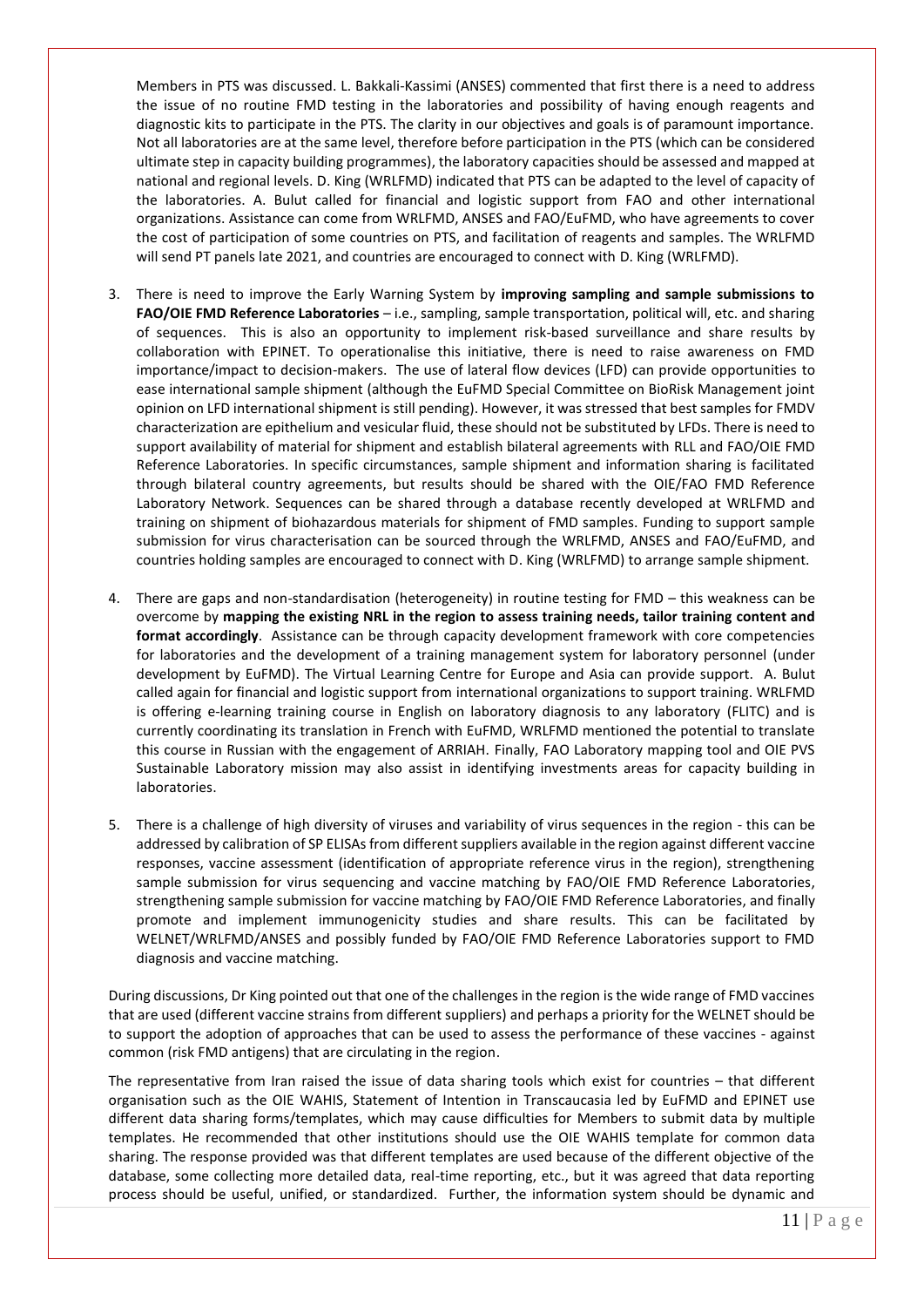should assist risk forecasting or prediction of incursions (serve as early warning system). In conclusion the meeting emphasised the need to submit information required under the OIE WAHIS, it is important for immediate notification, six monthly reports and it is one of the requirements for OIE official recognition procedures. The burden to Members, of reporting through multiple platforms was raised with a request to minimise these platform as much as possible by providing some interoperability/exchange of data between them.

#### <span id="page-15-0"></span>❖ **EPINET workplan 2021-2023**

#### *[Dr S. Kharatyan/Armenia]*

The new EPINET leader, S. Kharatyan (Armenia) presented the EPINET Workplan for 2021-2023. She identified the following priority areas for the EPINET work plan;

Operationalising the EPINET (network), with support from EuFMD, GF-TADs and FAO/OIE regional offices. This entails developing a close coordination and collaboration mechanism for EPINET & WELNET – continuing activities like **signing a MoU and facilitating regular meetings of West Eurasia Members together with FMD-WG and FAO/OIE Regional Offices**. In addition, it was mentioned the need to regularly update the list of contact points, and review progress in the implementation of the workplans.

The new EPINET Leader pledged to support continuous development of the objectives of the EPINET by gathering, analysing, and making available epidemiological information on the regional occurrence of FMD. S. Kharatyan outlined various activities required to achieve this; these includes developing formats/templates for information sharing, using standardised report formats of SOI database, data analysis to derive trends and information needed for informed decision making, and others. Assumption is that there will be access to required templates and tools.

S. Kharatyan further promised to **promote information sharing on FMD**, including outbreaks, virus circulation, vaccine selection, vaccination strategies, and vaccine effectiveness. This will be enabled by active focal points participation, using technical structures like the Group of Vaccination Advice (GVA), to provide technical support on the assessment of performance, identification of training needs and evaluation of process after the training. There will be closer collaboration between the EPINET and WELNET, at all levels.

There will be cross-border coordination for the implementation of vaccination strategies, movement control and harmonisation undertaken through various activities, such as supporting developing tools required for FMD risk mapping at regional level.

Finally, S. Kharatyan said **EPINET will support the development and updating of FMD National control plans** for countries in the region by assisting in development of OCP and RBSP, use of the SAT to monitor progress of monitoring and surveillance for early detection of epidemics. Cross network communications is also important to keep updates on the activities of both networks as they are complementary to each other.

## <span id="page-15-1"></span>**Session 6. Discussions**

This session was chaired by Dr M. Taitubayev (OIE SRR for Central Asia)

#### <span id="page-15-2"></span>❖ **Regional Advisory Group (RAG) and implementation of the workplans**

*[Dr G. Nurtazina / OIE Delegate Kazakhstan, Chairperson of the RAG]*

G. Nurtazina started by reviewing the vision for FMD control in West Eurasia: "Regional cooperation among Eurasian countries for the progressive control of FMD leading towards freedom of clinical disease by 2025 for regional economic development, food security, and poverty alleviation". She further reminded participants that EPINET and WELNET activities support the Regional FMD Roadmap of West Eurasia, and therefore, it is in the interest of the RAG to have the EPINET and WELNET workplans active and operational for the region to achieve its vision on FMD control.

She stressed that some activities in the workplans have not been implemented among other reasons the restrictions due to COVID-19, and challenges were identified during this meeting with proposed solutions for improved and sustainable regional engagement. The RAG expects that the two Networks will become more active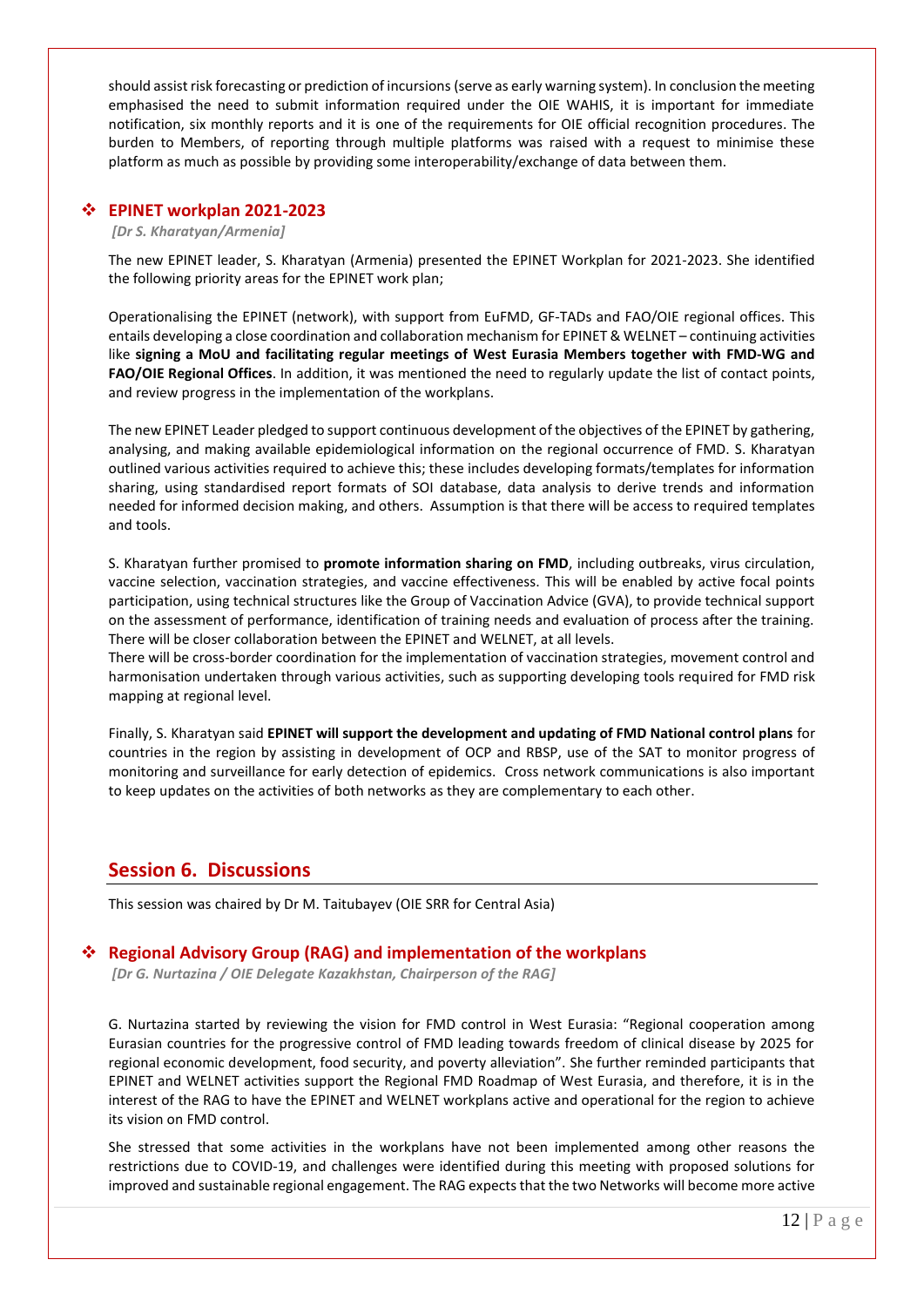and exchange more regularly on the implementation of the activities identified in their respective workplans. In particular, the RAG for West Eurasia called for:

- Strong commitment from the national contact points and active meeting participation;
	- Improve communications within and between the EPINET and WELNET i.e. leaders to organise quarterly virtual meetings of the networks, produce report of progress and action items; FAO and OIE Regional/Sub Regional Offices and Representations could facilitate virtual meetings of national contact persons to discuss progress on activities and offer technical assistance; crossborder meetings on commodities movements, surveillance and simulation exercises;
- Improved utilisation of the PCP-FMD tools e.g. SAT and guidelines, FAO, OIE and EuFMD programmes, available technical assistance from PSO to progress on workplans' activities.

At country-, regional- and international Organization- levels, the RAG for West Eurasia identified the following priorities:

- Technical support to the EPINET and WELNET leaders by the countries, and national contact persons, regional and international Organizations.
- Strengthen political commitment to the regional EPINET and WELNET workplans and activities
- Development partners and stakeholders support in resource mobilization for regional and national FMD control activities including risk assessment, PPPs and simulation exercises.
- Conduct training workshops including virtual and e-learning, on international standards and guidelines and on PCP-FMD tools to support the willingness to advance along the PCP-FMD. It has been stressed that face-to-face meetings have more value in the region than virtual meetings

At the level of the FAO/OIE FMD Reference Laboratory Network, the following priorities were identified:

- Continue support to the EPINET and WELNET on surveillance, facilitation of samples shipment, FMD diagnostics including proficiency testing, appropriate vaccines selection and vaccination monitoring, and sharing epidemiological information;
- Improve FMD diagnostic capabilities of the central (national) veterinary laboratories.

She concluded by listing the next steps to be taken by the region following the meeting:

- Endorse the draft EPINET and WELNET workplans;
- The EPINET and WELNET members with the assistance of the FMD-WG, FAO and OIE Regional representations, to finalise the workplans and distribute the final plans to all members;
- Establish a regular information sharing mechanism to update on workplans implementation.

Aligned with the previous discussions, Dr G. Nurtazina called partners to develop or harmonize tools for the members (common tools, easy to use). She noted that the RAG for West Eurasia did not meet in 2021 and identified limitations and difficulties faced by the RAG as follows: (i) high turnover and replacement of OIE Delegates within the RAG with no introduction of RAG activities and progress to newly appointed members; (ii) working in the RAG (especially when it comes to plans/programme acceptance) is time and resource consuming and this aspect should be taken into consideration by the GF-TADs governing bodies. She finally apologized to the Georgian representatives for the delay in the provision of the RAG decision on their PCP-FMD Stage 3 application, and kindly reminded the representatives of Azerbaijan and the Islamic Republic of Iran to consider the OCP of Georgia.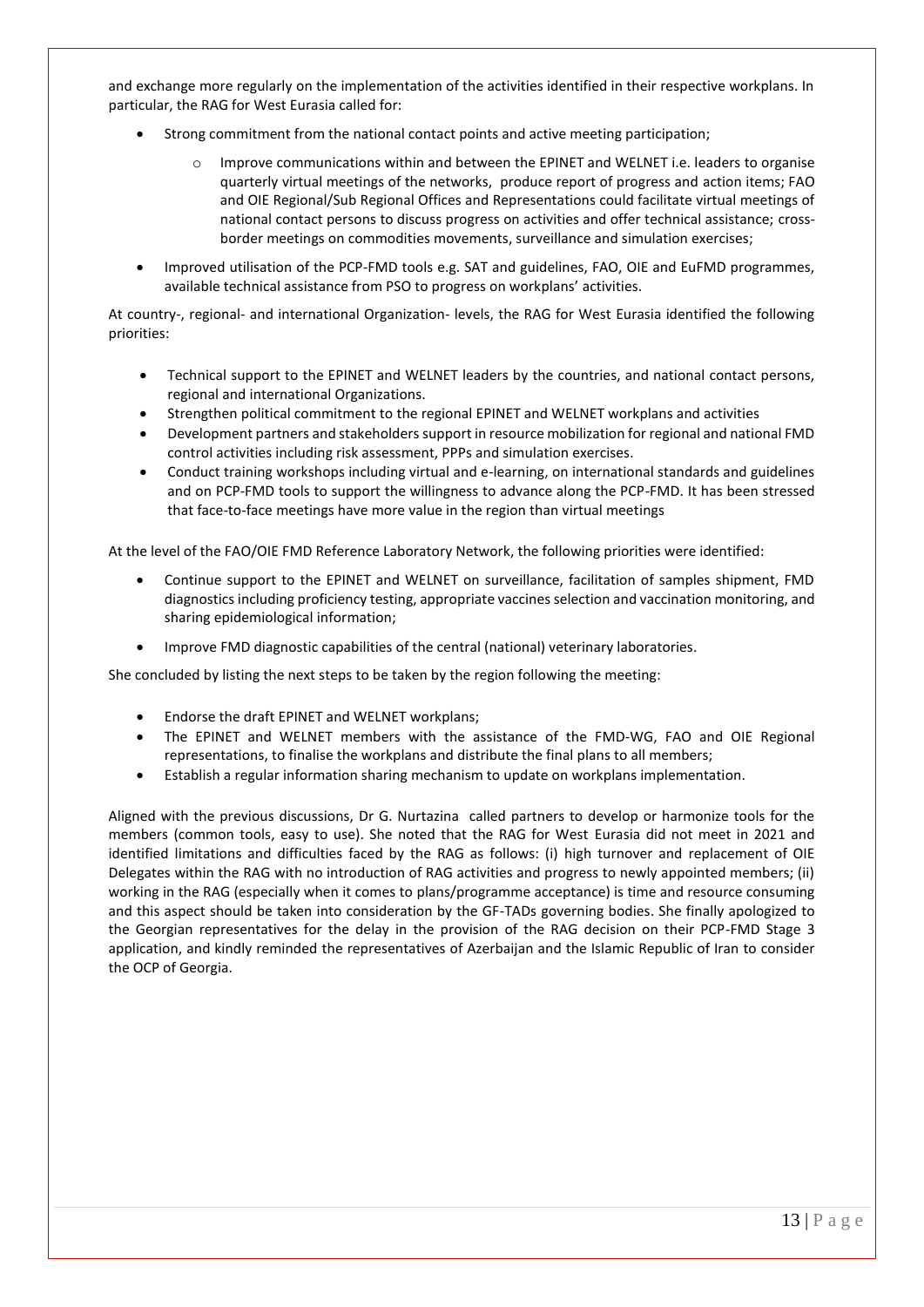## <span id="page-17-0"></span>**Closure of the virtual meeting**

N. Mapitse (OIE) thanked the audience for the active participation during the meeting and promised that the FMD-WG will keep working with EPINET and WELNET leaders to make the workplans operational, achievable and aligned with the vision for FMD control in West Eurasia. Dr M. Dhingra (FAO) also thanked the participants for a fruitful meeting and acknowledged the hard work achieved, and as part of the FMD-WG, FAO will stand ready to assist the region for improved FMD control. Dr F. Rosso (EuFMD) thanked the former and new Network Leaders; and reminded participants that there is still the need to reflect on the Networks governance and how specific objectives of the two networks will be achieved, as it is well recognized that Leaders cannot do everything themselves. He advocated for integration of Networks priorities and actions in TADs projects implemented at national or regional levels.

A. Bulut, newly elected WELNET Leader thanked participants and organizers, especially the OIE SRR for Central Asia He stressed the need for strong political commitment from each member countries to implement WELNET activities, and reminded country representatives to share email addresses of WELNET points of contacts.

S. Kharatyan, newly elected EPINET Leader will stand ready to collaborate with all EPINET members. She stressed on the need to build a team and conduct activities as a team and requested for email addresses of EPINET points of contacts.

G. Nurtazina Chairperson of the RAG for West Eurasia welcomed the intensive two-day-discussion, and commended all countries for sharing valuable information. She invited all OIE Delegates and the Chief Veterinary Officers to embark in PCP-FMD activities and was looking forward for further collaborations.

M.Taitiubayev (OIE SRR for Central Asia), also thanked the participants and the organisers for a successful meeting on behalf of OIE colleagues from region, and closed the meeting.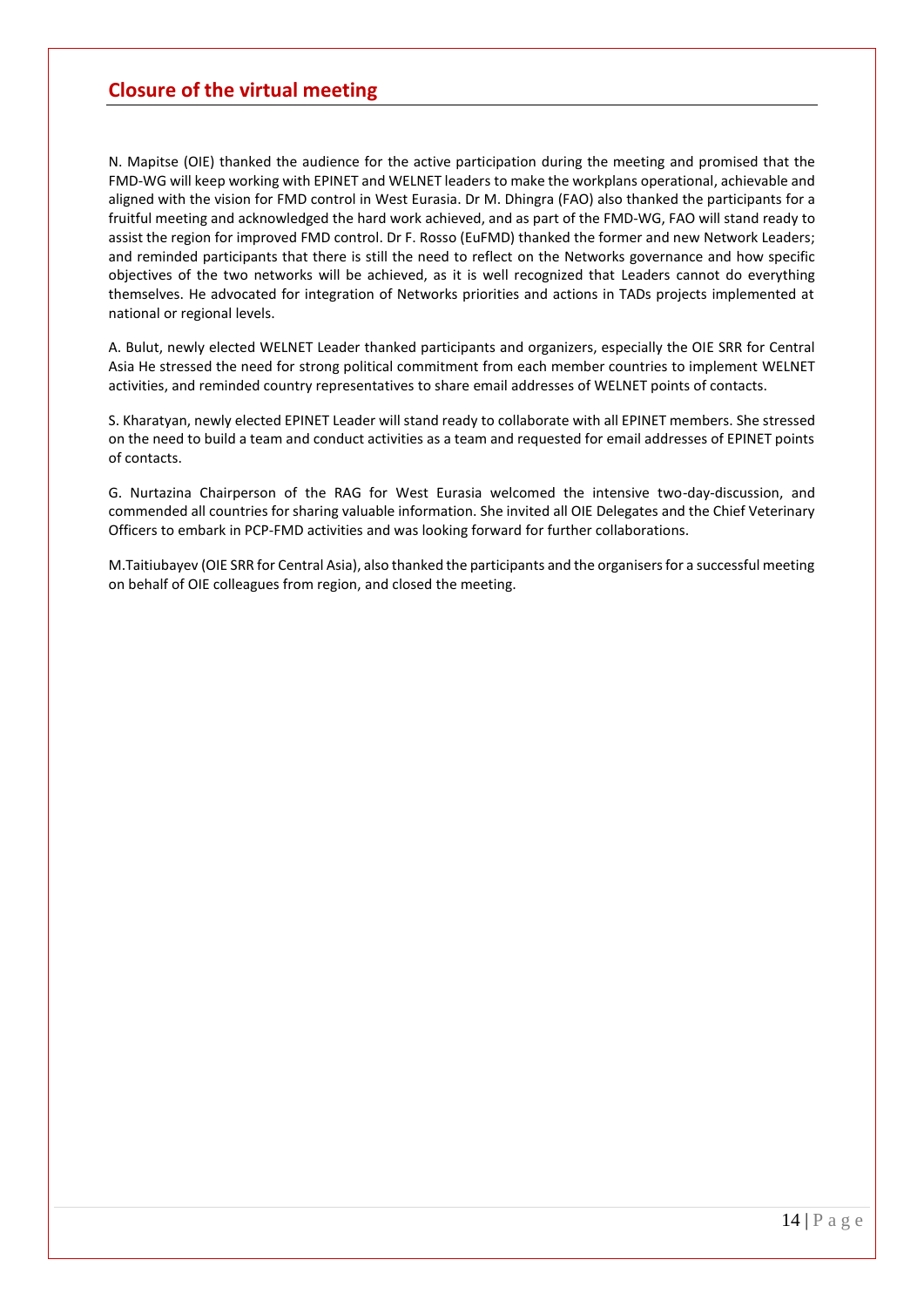# <span id="page-18-0"></span>**Annex 1 – Agenda**



## **3 rd FMD Laboratory and Epidemiology Networks for West Eurasia**

**17-18th August 2021**

### **Agenda**

Time zones: Rome /Paris (CET) 11:00 ; Nur Sultan 15:00; Ankara 12:00; Tbilisi 13:00; Tehran 13:30

| <b>Schedule CET</b> | <b>Topic</b>                                                                                                                         | Chair/Speaker/Rapporteur                                                    |  |
|---------------------|--------------------------------------------------------------------------------------------------------------------------------------|-----------------------------------------------------------------------------|--|
| 10:30 - 11:00       | Access and Registration                                                                                                              | All                                                                         |  |
|                     | Welcome and adoption of agenda                                                                                                       | Facilitator: OIE SRR CA (M. Taitubayev)                                     |  |
| $11:00 - 11:20$     | Welcoming Remarks and Opening of the meeting                                                                                         | OIE RR Moscow (M. Taitubayev)<br>FAO REU Budapest (E. Raizman)              |  |
| 11:20 - 11:30       | Meeting objectives and adoption of the agenda                                                                                        | GF-TADs FMD WG (OIE: N. Mapitse)                                            |  |
|                     | Session 1. Setting the stage for the Networks                                                                                        | Chair: OIE Delegate Kazakhstan (G.<br>Nurtazina)<br>Rapporteur: E. Chevanne |  |
| $11:30 - 11:45$     | Roles of the regional leading laboratory, EPINET and<br><b>WELNET Team Leaders</b>                                                   | GF-TADs FMD WG (M. Dhingra)                                                 |  |
| $11:45 - 12:05$     | Updates on implementation of WELNET workplan from<br>the 8 <sup>th</sup> West Eurasia FMD roadmap meeting of the GF-<br><b>TADs</b>  | <b>WELNET Leader (N. Bulut)</b>                                             |  |
| $12:05 - 12:25$     | Updates on implementation of EPINET workplan from the<br>8 <sup>th</sup> West Eurasia FMD roadmap meeting of the GF-TADs             | EPINET leader (T. Chaligava, J. Aliyev)                                     |  |
| $12:25 - 12:45$     | Global and regional FMD update                                                                                                       | WRLFMD (D. King)                                                            |  |
| 12.45 - 13:00       | Laboratory capacity survey report in the South East<br>European Neighborhood                                                         | ANSES (L. Bakkali-Kassimi)                                                  |  |
| $13:00 - 13:05$     | <b>Health Break</b>                                                                                                                  |                                                                             |  |
| $13:05 - 13:15$     | Identifying regional needs/priorities for both<br>Epidemiology and Laboratory networks and preparation<br>for the break-out sessions | GF-TADs FMD WG (F. Rosso)                                                   |  |
|                     | Session 2. Election of EPINET and WELNET Leaders<br>(parallel sessions - Breakout rooms)                                             | Chair: Iran (D. Abdollahi)                                                  |  |
| $13:15 - 13:25$     | Elections of the EPINET and WELNET team Leaders                                                                                      | All participants<br>$31$   P a g e                                          |  |

### **Day 1 – 17 August 2021**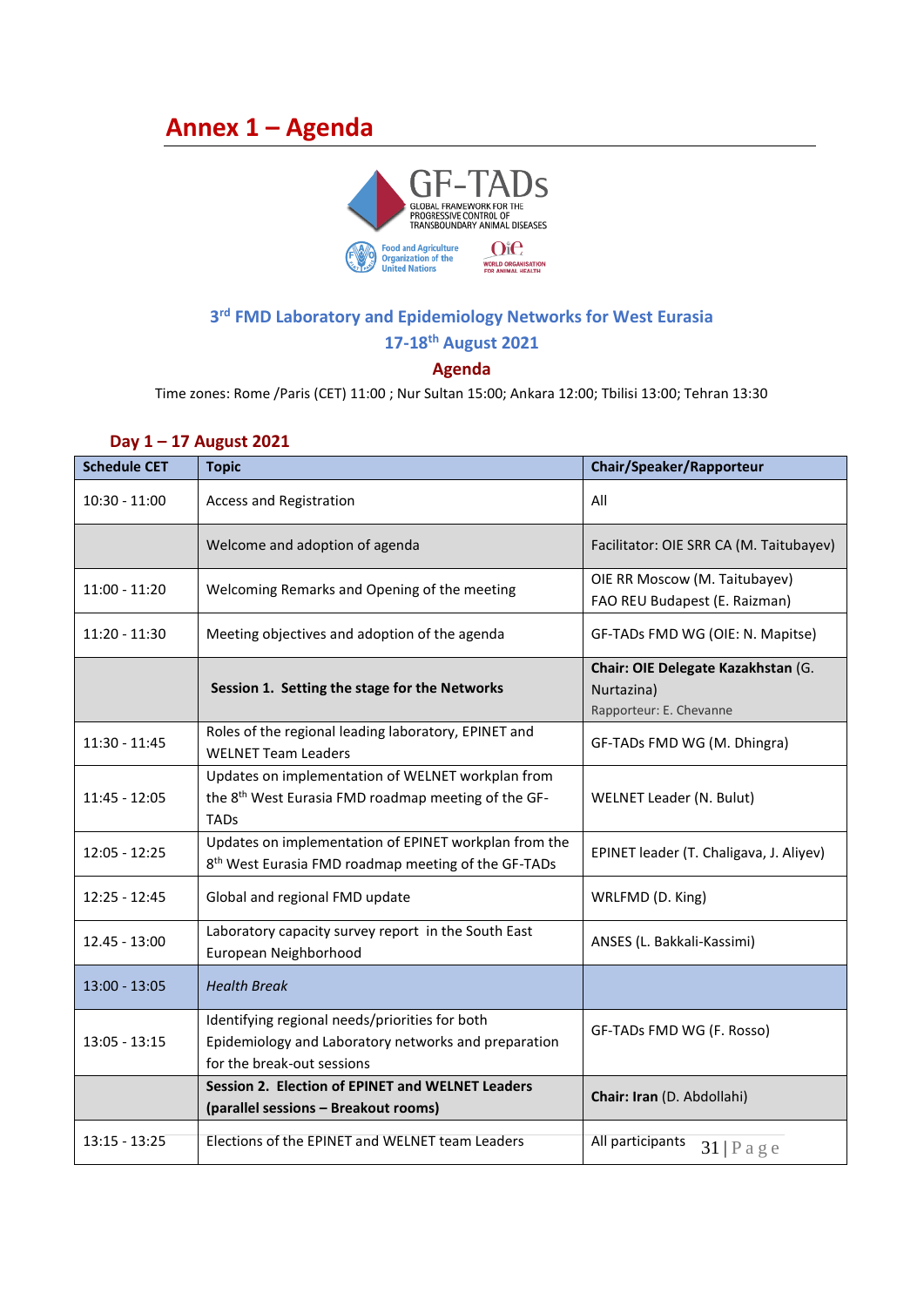| <b>Schedule CET</b> | <b>Topic</b>                                                   | Chair/Speaker/Rapporteur    |  |
|---------------------|----------------------------------------------------------------|-----------------------------|--|
|                     | Session 3. Update of EPINET and WELNET workplan                |                             |  |
|                     | 2021-2022 (parallel sessions - Breakout rooms)                 |                             |  |
|                     | <b>Epidemiology session</b>                                    | FAO/OIE/EuFMD               |  |
|                     | Updating the workplan for 2021-2022<br>⋗                       | Rapporteur: B. Purevsuren   |  |
| $13:25 - 14:05$     | Laboratory session<br>Updating the workplan for 2021-2022<br>⋗ | FAO/OIE/EuFMD/              |  |
|                     |                                                                | WRLFMD/ANSES/ARRIAH         |  |
|                     |                                                                | Rapporteur: M. Arshed       |  |
| $14:05 - 14:10$     | Wrap-up of the plenary session (closure of Day 1) and          | GF-TADs FMD WG (N. Mapitse) |  |
|                     | introduction of Day 2                                          |                             |  |

# **Day 2– 18 August 2021**

| <b>Schedule</b> | <b>Topic</b>                                                                                                                                             | Chair/Speaker/Rapporteur                                                                      |  |
|-----------------|----------------------------------------------------------------------------------------------------------------------------------------------------------|-----------------------------------------------------------------------------------------------|--|
|                 | Session 3. Update of EPINET and WELNET workplan<br>2021-2022<br>(Cont.) (parallel sessions - Breakout rooms)                                             |                                                                                               |  |
| $10.45 - 11.00$ | <b>Epidemiology session</b><br>$\triangleright$<br>Updating the workplan for 2021-2022<br>Laboratory session<br>➤<br>Updating the workplan for 2021-2022 |                                                                                               |  |
|                 | <b>Session 4. Technical presentations</b>                                                                                                                | <b>Chairperson: J. Perchet</b><br>Rapporteur: E. Chevanne                                     |  |
| $11:00 - 11:20$ | Overview of the PCP-FMD Support Officer (PSO) system                                                                                                     | EuFMD (E. Chevanne; C. Potzsch)                                                               |  |
| $11:20 - 11:40$ | Vaccines and vaccine selection in support of FMD<br>prevention and control programmes                                                                    | ARRIAH (D. Mikhalishin)                                                                       |  |
| 11:40 - 12:00   | Introducing the PCP-FMD self-assessment tool (SAT) to<br>monitor progress                                                                                | IZSLT (G. Ferrari)                                                                            |  |
|                 | <b>Session 5. Presentation of EPINET and WELNET</b><br>workplans                                                                                         | Chairperson: S. Kharatyan<br>Rapporteurs: M. Letshwenyo                                       |  |
| $12:20 - 13:00$ | ≻<br>EPINET workplan 2021-2022<br>WELNET workplan 2021-2022<br>⋗<br><b>Discussions</b><br>⋗                                                              | EPINET and WELNET newly elected<br>leaders<br>EPINET: S. Kharatyan<br><b>WELNET: N. Bulut</b> |  |
| $13:00 - 13:10$ | <b>Health break</b>                                                                                                                                      | All                                                                                           |  |
|                 | <b>Session 6. Discussions</b>                                                                                                                            | Chair: OIE SRR CA (M. Taitubayev)<br>Rapporteur: E. Chevanne                                  |  |
| $13:10 - 13:30$ | Regional Advisory Group (RAG) and implementation of<br>the workplans                                                                                     | <b>RAG</b>                                                                                    |  |
| 13:30 - 13:40   | <b>Closure of virtual meeting</b>                                                                                                                        | GF-TADs FMD WG/EPINET and<br><b>WELNET leaders</b>                                            |  |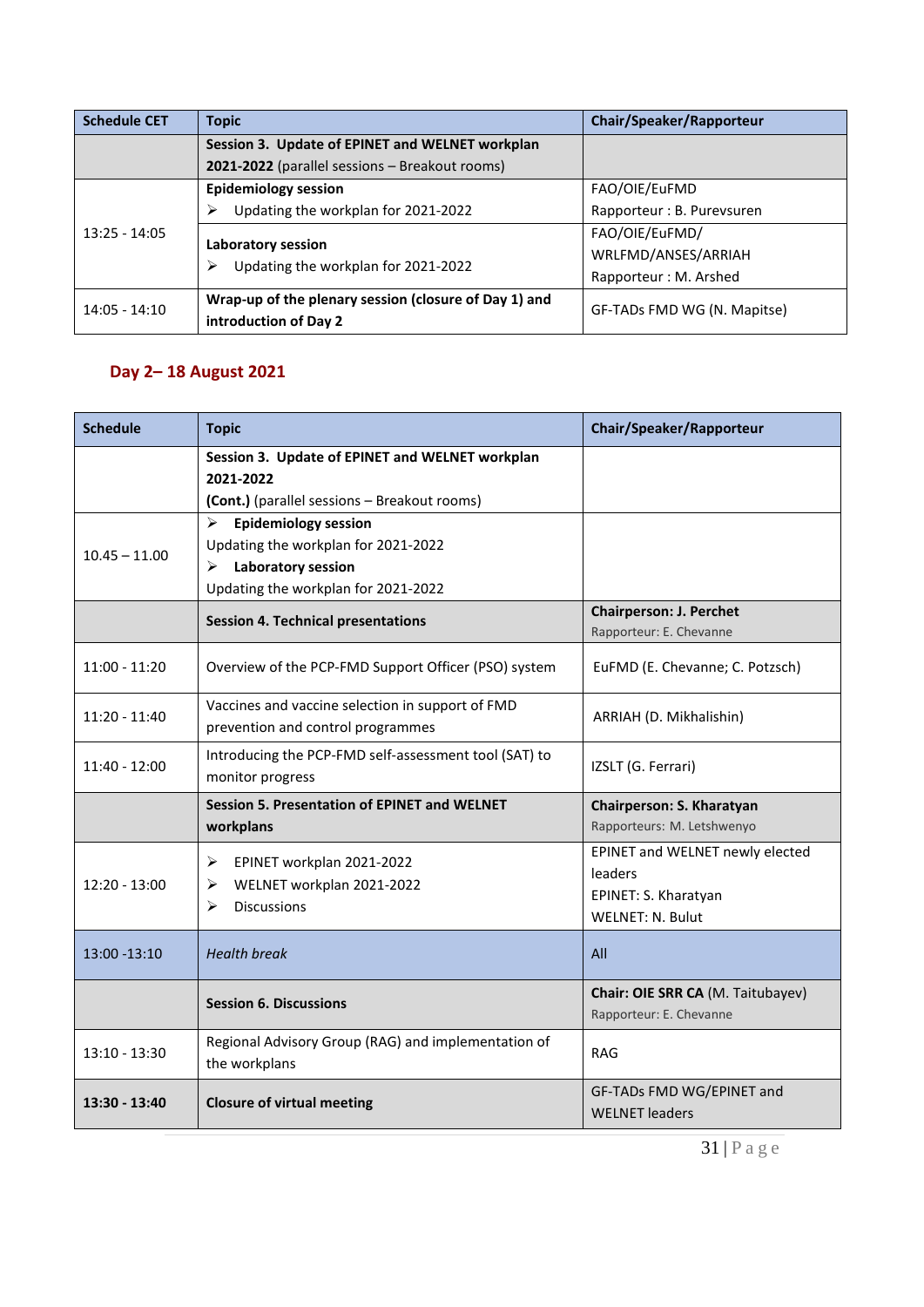# <span id="page-20-0"></span>**Annex 2 – List of participants**



**WELNET Country/ Organisation Name Surname Position Breakout group** Armenia Georgi Avetisyan OIE Delegate EPINET Armenia Perch Tumanyan EPINET Network member EPINET Armenia Satenik Kharatyan EPINET Leader (2021-2023) EPINET Azerbaijan Jeyhun Aliyev EPINET Leader (2019-2021) EPINET Azerbaijan Aytan Hajiyeva WELNET Network member WELNET Azerbaijan Tamilla Aliyeva EPINET Network member EPINET Georgia **Casili** Basiladze OIE Delegate **EPINET** Georgia Tengiz Chaligava EPINET Leader (2019-2021) EPINET Iran (Islamic Rep. of) Darab Abdollahi EPINET Network member EPINET Iran (Islamic Rep. of) Reza Hassanzadeh WELNET Network member WELNET Kyrgyzstan Madilet Sotovaldiev WELNET Network member WELNET Kyrgyzstan Murat Abdrayev EPINET Network member EPINET Kyrgyzstan **Ermakova** WELNET Network member WELNET Kyrgyzstan Emil Akybayev Observer EPINET Kazakhstan Gulzhan Nurtazina OIE Delegate / RAG Chair EPINET Kazakhstan Samat Tyulegenov WELNET Network member WELNET Kazakhstan Sayan Kurmangaliyev EPINET Network member EPINET Kazakhstan Mazimkhan Tegzhanov Mazimkhan WELNET Kazakhstan Talgat Karibayev EPINET Kazakhstan Maksat Berdikulov EPINET Pakistan Riasat Wasee Ullah EPINET Network member EPINET Pakistan Muhammad Abubakar WELNET Network member WELNET Tajikistan Ismoil Andamov - Turkey Abdulnaci Bulut WELNET Leader (2019-2023) WELNET